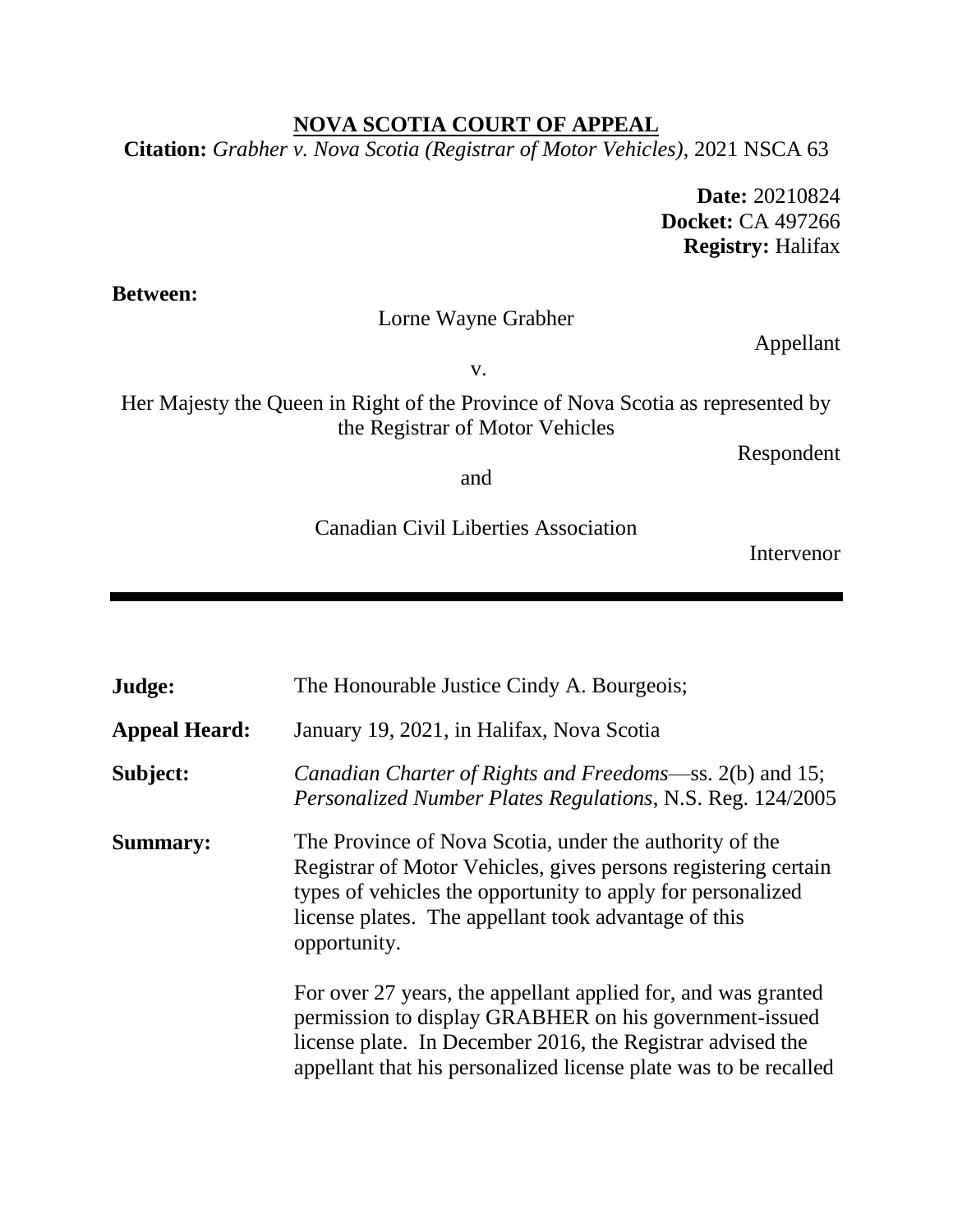|                | as it may be misinterpreted as "a socially unacceptable<br>slogan".                                                                                                                                                                                                                                                                                                                                     |
|----------------|---------------------------------------------------------------------------------------------------------------------------------------------------------------------------------------------------------------------------------------------------------------------------------------------------------------------------------------------------------------------------------------------------------|
|                | The appellant brought an application in the Supreme Court of<br>Nova Scotia. He asked the court to find the Registrar's<br>decision to recall his personalized license plate, and the<br>regulation that permitted her to do so, contravened his<br>freedom of expression $(s. 2(b))$ and equality rights $(s. 15)$<br>guaranteed under the Canadian Charter of Rights and<br>Freedoms (the "Charter"). |
|                | Following a two-day hearing, the hearing judge concluded the<br>revocation of the appellant's personalized license plate did not<br>contravene either s. $2(b)$ or s. 15 of the <i>Charter</i> . The<br>appellant appeals to this Court and requests those findings be<br>reversed. He also seeks an order compelling the Registrar to<br>re-issue the GRABHER plate to him.                            |
| <b>Issues:</b> | 1. Did the hearing judge err in concluding s. 2(b) rights do<br>not apply to personalized license plates in Nova Scotia?                                                                                                                                                                                                                                                                                |
|                | 2. Did the hearing judge err in concluding the Registrar's<br>decision to recall the GRABHER plate did not infringe the<br>appellant's s. 15 equality rights?                                                                                                                                                                                                                                           |
|                | 3. Did the hearing judge err in her treatment of the expert<br>evidence?                                                                                                                                                                                                                                                                                                                                |
|                | 4. Did the hearing judge err in concluding the GRABHER<br>plate could be interpreted as promoting sexualized or<br>gendered violence?                                                                                                                                                                                                                                                                   |
|                | 5. Did the hearing judge err in the weight she afforded to the<br>"List"?                                                                                                                                                                                                                                                                                                                               |
| <b>Result:</b> | Appeal dismissed.                                                                                                                                                                                                                                                                                                                                                                                       |
|                | The hearing judge was correct in concluding the appellant's<br>s. 2(b) rights were not infringed. Personalized license plates<br>are not a location to which freedom of expression applies.                                                                                                                                                                                                             |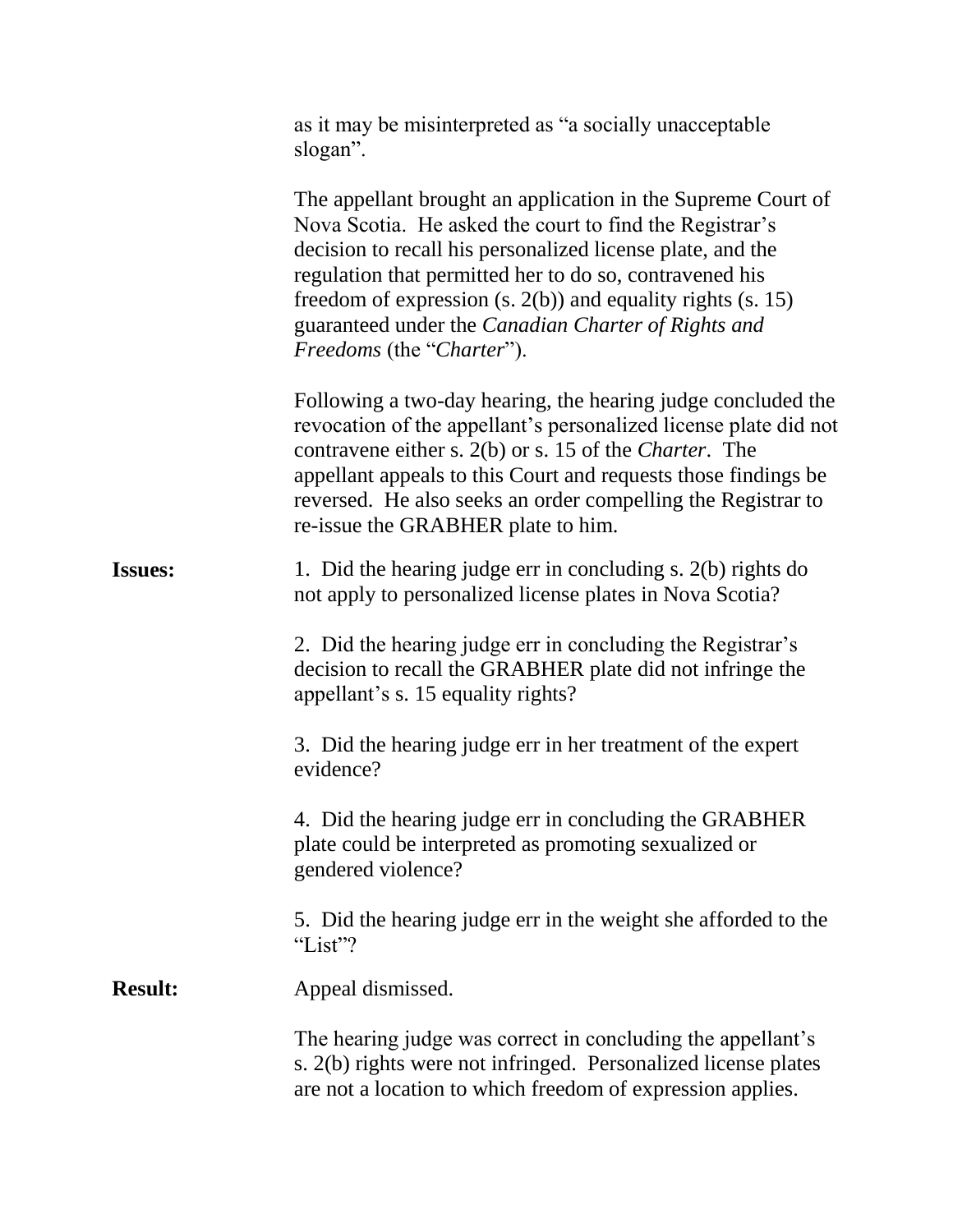Further, the hearing judge was correct when she found the appellant had failed to establish a breach of his s. 15 equality rights.

The hearing judge made no demonstrable error in her treatment of the expert evidence or the "List".

Finally, the appellant failed to demonstrate the hearing judge erred in concluding the GRABHER license plate could be interpreted as promoting sexualized or gendered violence.

*This information sheet does not form part of the court's judgment. Quotes must be from the judgment, not this cover sheet. The full court judgment consists of 34 pages.*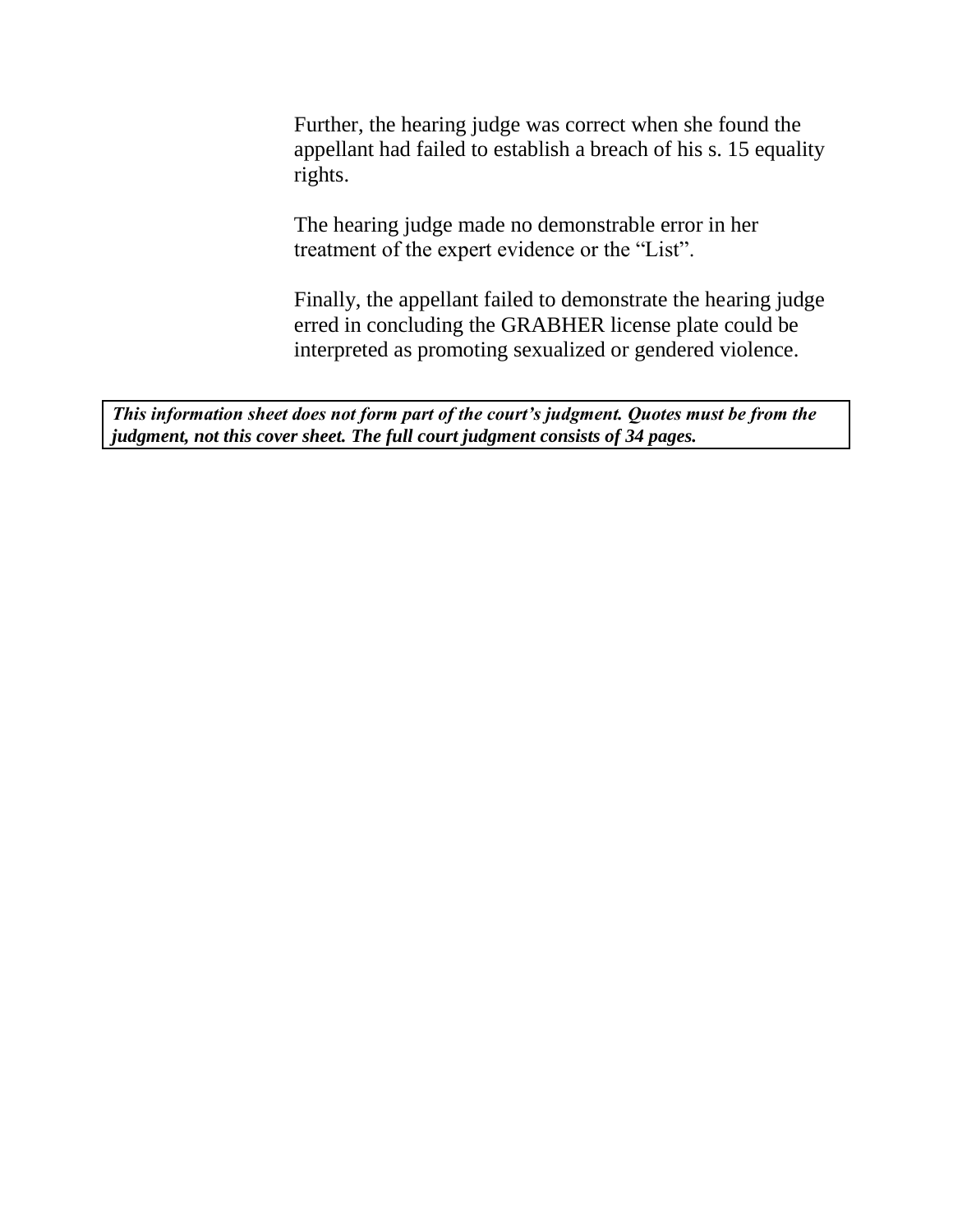### **NOVA SCOTIA COURT OF APPEAL**

**Citation:** *Grabher v. Nova Scotia (Registrar of Motor Vehicles)*, 2021 NSCA 63

**Date:** 20210824 **Docket:** CA 497266 **Registry:** Halifax

**Between:**

### Lorne Wayne Grabher

Appellant

v.

Her Majesty the Queen in Right of the Province of Nova Scotia as represented by the Registrar of Motor Vehicles

Respondent

and

Canadian Civil Liberties Association

Intervenor

| Judges:              | Beveridge, Fichaud and Bourgeois JJ.A.                                                                                                 |
|----------------------|----------------------------------------------------------------------------------------------------------------------------------------|
| <b>Appeal Heard:</b> | January 19, 2021, in Halifax, Nova Scotia                                                                                              |
| Held:                | Appeal dismissed, per reasons for judgment of Bourgeois J.A.,<br>Beveridge and Fichaud JJ.A. concurring                                |
| <b>Counsel:</b>      | Jay Cameron and Lisa Bildy for the Appellant<br>Jack Townsend for the Respondent<br>Steven Sofer and Heather Fisher for the Intervenor |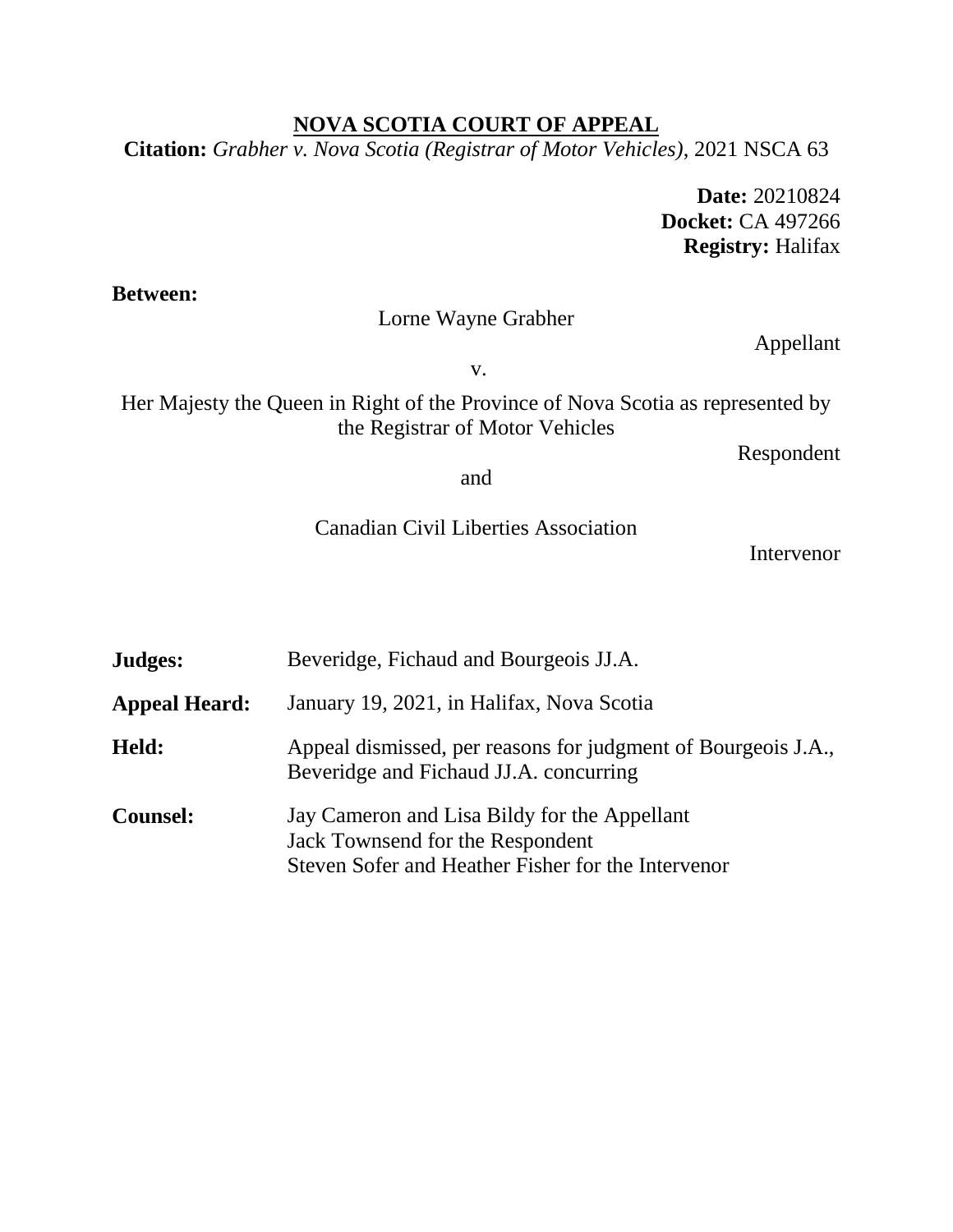# **Reasons for judgment:**

[1] The Province of Nova Scotia, under the authority of the Registrar of Motor Vehicles, gives persons registering certain types of vehicles the opportunity to apply for personalized license plates. The appellant, Lorne Wayne Grabher, took advantage of this opportunity.

[2] For over 27 years, Mr. Grabher applied for, and was granted permission to display GRABHER on his government-issued license plate. In December 2016, the Registrar advised Mr. Grabher that his personalized license plate was to be cancelled as it may be misinterpreted as "a socially unacceptable slogan".

[3] Mr. Grabher brought an application in the Supreme Court of Nova Scotia. He asked the court to find the Registrar's decision to recall his personalized license plate, and the regulation that permitted her to do so, contravened his freedom of expression (s. 2(b)) and equality rights (s. 15) guaranteed under the *Canadian Charter of Rights and Freedoms* (the "*Charter*").

[4] The Honourable Justice Darlene Jamieson concluded the revocation of Mr. Grabher's personalized license plate did not contravene either s. 2(b) or s. 15 of the *Charter*. Mr. Grabher appeals to this Court and requests those findings be reversed. He also seeks an order compelling the Registrar to re-issue the GRABHER plate to him. For the reasons to follow, I would dismiss the appeal.

# **Background**

[5] The hearing judge set out the factual background giving rise to the dispute in her written reasons (2020 NSSC 46):

[10] Mr. Grabher's family is of Austrian-German heritage. His father's family immigrated to Canada in 1906. Mr. Grabher's father served in the Canadian Armed Forces and was stationed in Cape Breton, Nova Scotia where he met Mr. Grabher's mother. His parents subsequently raised their family there.

[11] Mr. Grabher and his wife have lived in Dartmouth, Nova Scotia since 2007. Prior to his retirement, he worked for 26 years with the Nova Scotia Department of Corrections. Mr. Grabher is proud of his Austrian-German heritage and of the immigrant history of his family.

[12] Approximately 27 years ago, Mr. Grabher's family applied to the Registrar of Motor Vehicles for a personalized license plate bearing his family surname. The plate was initially a gift for his father. Over the period of 27 years,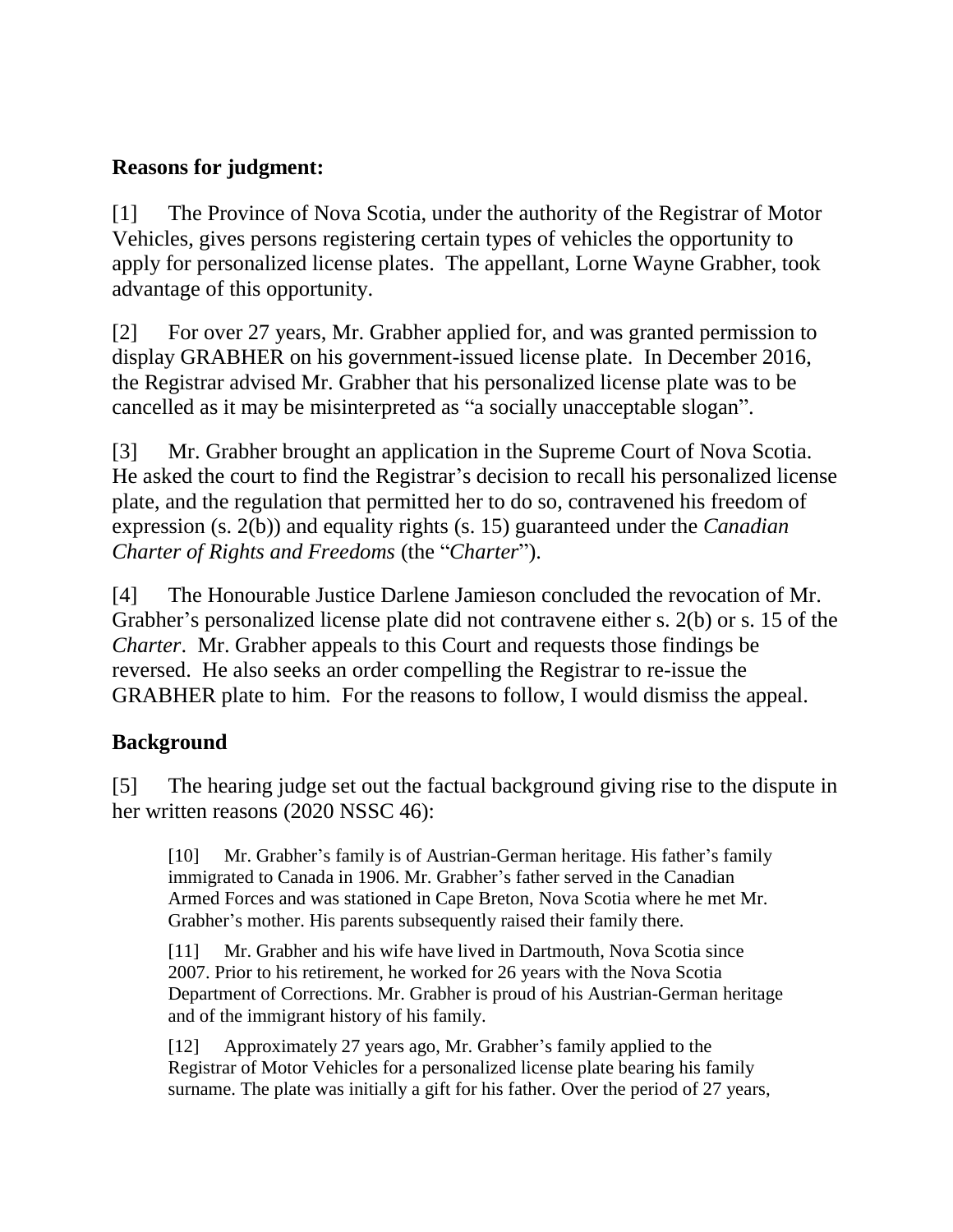the plate was renewed yearly until 2016 with no concerns being raised by the Registrar. When Mr. Grabher's son moved to Alberta for work, he also obtained a license plate with the family name, which is still in use on a motor vehicle in Alberta today.

[13] In October 2016, the Registrar received a complaint concerning Mr. Grabher's personalized plate which indicated the plate should be rescinded because the wording was offensive. Mr. Hackett said on cross-examination that it was his understanding there was only one person who complained about Mr. Grabher's plate (cross-examination, page 72).

[14] On December 9, 2016, the then Registrar, Ms. Janice Harland, sent a letter to Mr. Grabher advising of the cancellation of his personalized plate. The letter states:

Please be advised that the Office of the Registrar of Motor Vehicles has received a complaint about your Personalized Plate GRABHER. While I recognize this plate was issued as your last name the public cannot be expected to know this and can misinterpret it as a socially unacceptable slogan. This letter is to inform you that the registration of Personalized Plate GRABHER will be cancelled as of January 13, 2017. Your current plate registration may be moved to a regular license plate, or, you may request another personalized plate slogan, provided it is available. Alternatively, should you not wish to obtain a new license plate, you may apply for a refund for the remainder of the registration fees paid for the current personal plate registration.

[15] Mr. Grabher requested several times, in writing and by telephone, that the Registrar reconsider her decision. On December 20, 2016, the Registrar wrote to Mr. Grabher advising that the decision to cancel the plate would not change. On March 31, 2017, counsel for Mr. Grabher wrote to the Registrar seeking a reinstatement of the plate. On April 6, 2017, the new Registrar, Mr. Kevin Mitchell, wrote to counsel confirming the prior decision to cancel the plate.

[6] Having no success with his attempts to dissuade the Registrar from revoking his personalized license plate, Mr. Grabher turned to the courts. In May 2017, he filed a Notice of Application in Court, which was subsequently amended in September 2017. In the Amended Notice of Application in Court, Mr. Grabher requested:

 A declaration that the cancellation of his personalized license plate unjustifiably infringed his ss. 2(b) and 15 *Charter* rights;

 A declaration that ss. 5(c)(iv) and 8 of the *Personalized Number*  Plates Regulations<sup>1</sup> (the provisions that permit the Registrar to decline a

 $\overline{a}$ 

<sup>&</sup>lt;sup>1</sup> N.S. Reg. 124/2005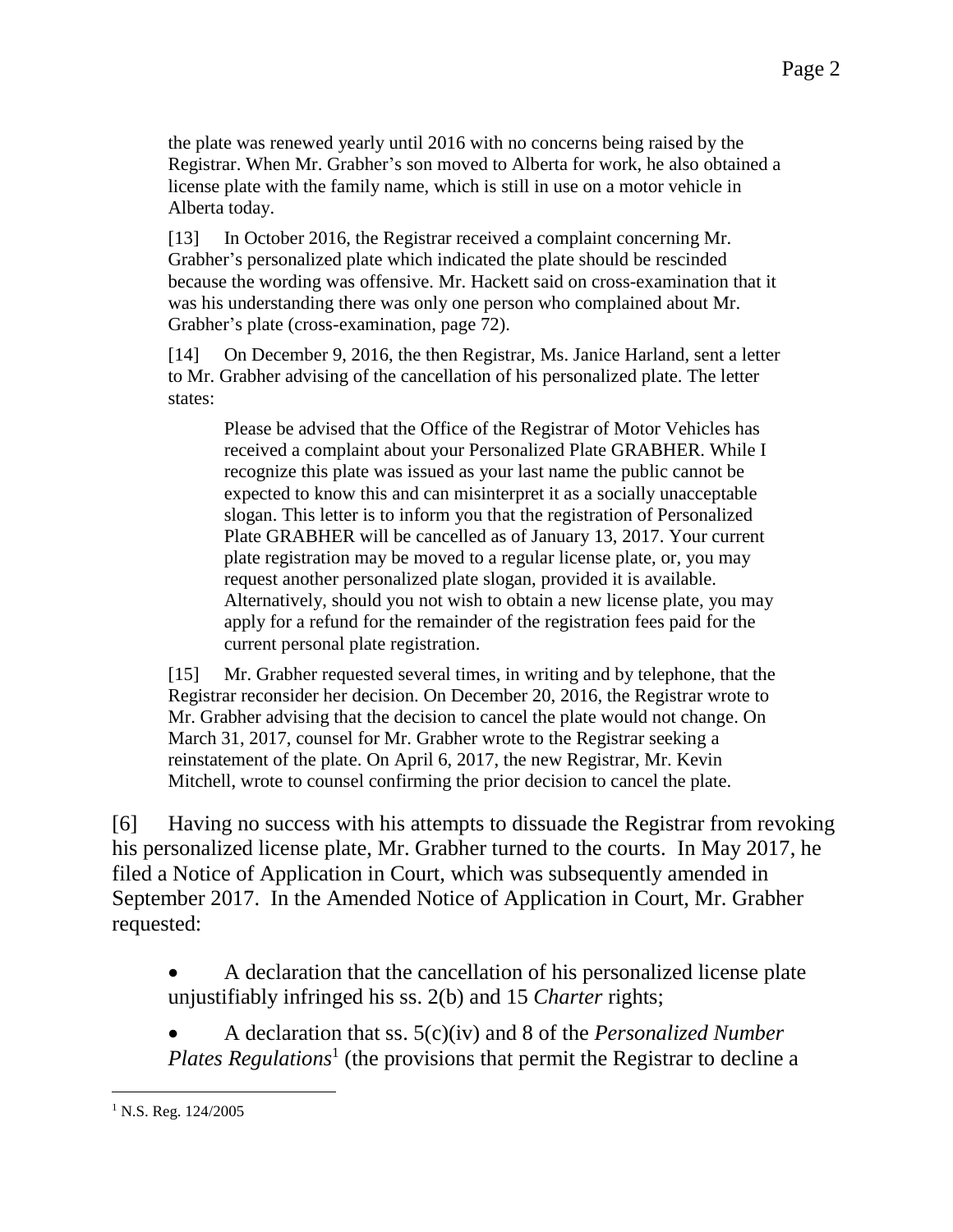requested plate or recall an existing one) infringe s. 2(b) of the *Charter* and are therefore of no force or effect;

- An Order reissuing the GRABHER plate; and
- Costs against the Province.

[7] At this point it may be helpful to the parties, and others who read these reasons, to highlight the way in which Mr. Grabher chose to frame his legal dispute with the Province. The hearing judge noted in her reasons that Mr. Grabher did not bring his challenge in the form of a judicial review, rather he challenged the constitutionality of the Registrar's decision and the regulatory provisions. A judicial review is a proceeding that enables an aggrieved party to challenge a decision made by an administrative decision maker and seek to have it set aside or varied. Judicial reviews often involve complaints such as: the decision maker did not have the jurisdiction to make the challenged decision, the decision maker misapplied the law, the decision was arbitrary or unreasonable, or the reasons given for the decision were not clear and understandable.

[8] Here, Mr. Grabher chose a different route to challenge the Registrar's decision. He argued the Registrar's decision to revoke his plate, and the provincial regulations that permitted her to do so, infringed his rights under the *Charter*. Mr. Grabher's choice to base his challenge on constitutional grounds required the hearing judge (and this Court on appeal) to assess his complaint based on the legal principles applicable thereto. I turn now to the provisions Mr. Grabher says infringe his *Charter* rights.

[9] Although other provisions contained in the *Personalized Number Plates Regulations* will be discussed in further detail later in these reasons, it is helpful as part of the background to set out the sections Mr. Grabher alleges are unconstitutional. Section  $5(c)(iv)$  provides:

5 The Registrar may refuse to issue personalized number plates to an applicant in any of the following circumstances:

- (c) the plate designation selected by the applicant
- …

…

(iv) in the opinion of the Registrar, contains a combination of characters that expresses or implies a word, phrase or idea that is or may be considered offensive or not in good taste;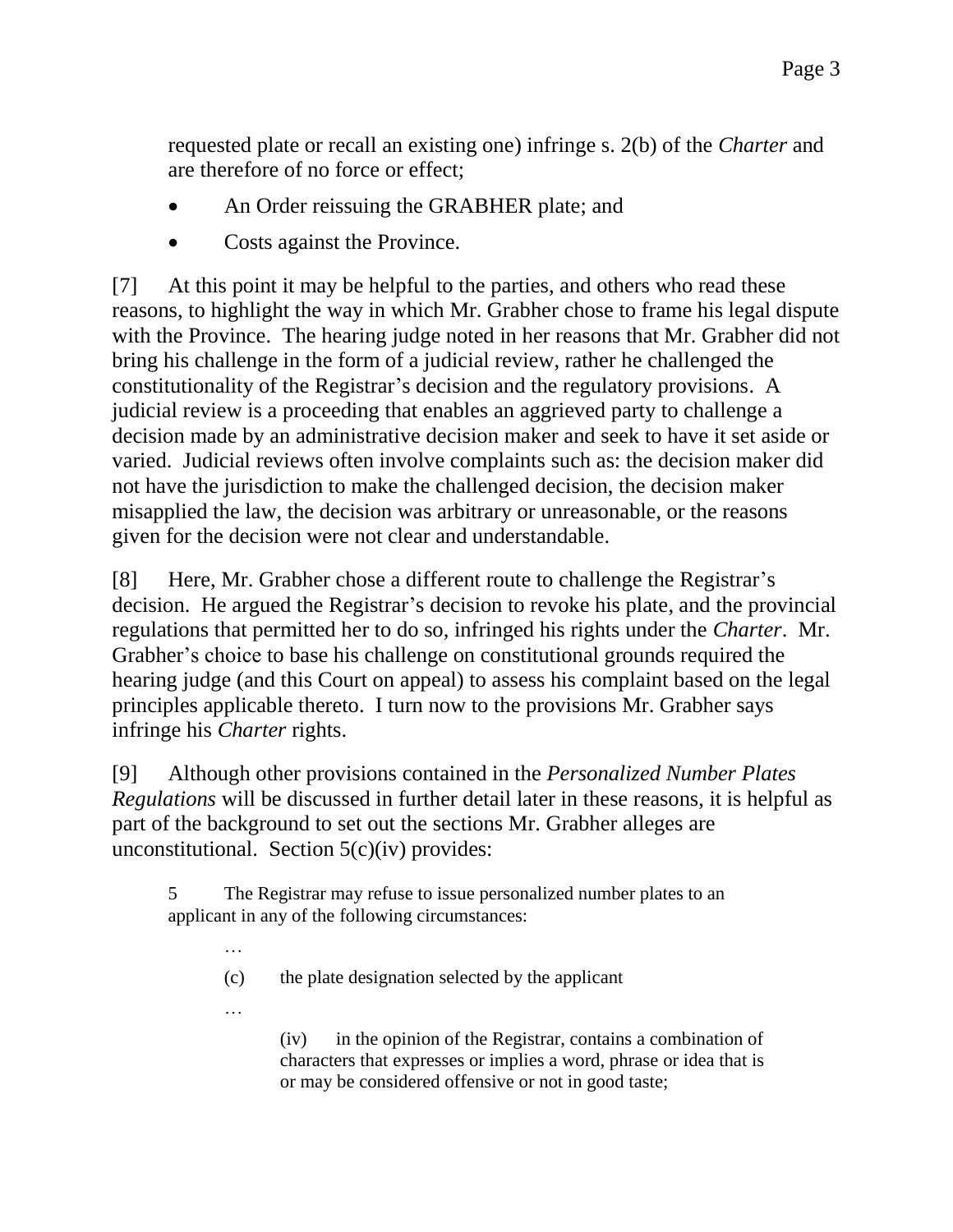[10] Section 8 is brief:

8 The Registrar may recall a personalized number plate for any reason set out in clause 5(c).

[11] In response to Mr. Grabher's allegation the Registrar's decision and the above regulations infringed his freedom of expression, the Province countered that provincial license plates, including personalized ones, are not the type of government-owned property to which s. 2(b) rights apply. Therefore, Mr. Grabher could not establish a breach.

[12] With respect to Mr. Grabher's assertion the Registrar's decision to recall his plates infringed his equality rights under s. 15 of the *Charter*, the Province submitted no such breach could be established. It argued Mr. Grabher could not meet the test established in the Supreme Court of Canada jurisprudence (to be discussed later herein) for demonstrating an infringement of his equality rights and, as such, his application should be dismissed.

[13] In the alternative, the Province argued if a breach of either right was made out by Mr. Grabher, it could be justified as a reasonable limitation under s. 1 of the *Charter*.

[14] The matter was heard over two days. Mr. Grabher filed three affidavits in support of the application. He was not cross-examined. He also filed the affidavit and proposed expert report of Dr. Debra Soh. She was called to give evidence at the hearing and was qualified as an expert in human sexuality, sexual violence, and the impact of language/media on potential violent offenders. She was crossexamined.

[15] The Province filed the affidavits of two employees, Peter Hackett, Chief Engineer in the Department of Transportation and Infrastructure Renewal and Brian Taylor, Media Relations Advisor for the Finance and Treasury Board. By agreement of the parties Mr. Hackett underwent out-of-court cross-examination by Mr. Grabher's legal counsel prior to the hearing. The transcript of his crossexamination was entered into evidence. Neither Mr. Hackett nor Mr. Taylor testified at the hearing.

[16] The Province also filed the affidavit and expert report of Dr. Carrie Rentschler. She was qualified as an expert in representations of gendered violence across media platforms, capable of giving opinion evidence in relation to the effect of social and cultural context on interpretation of expression, how language that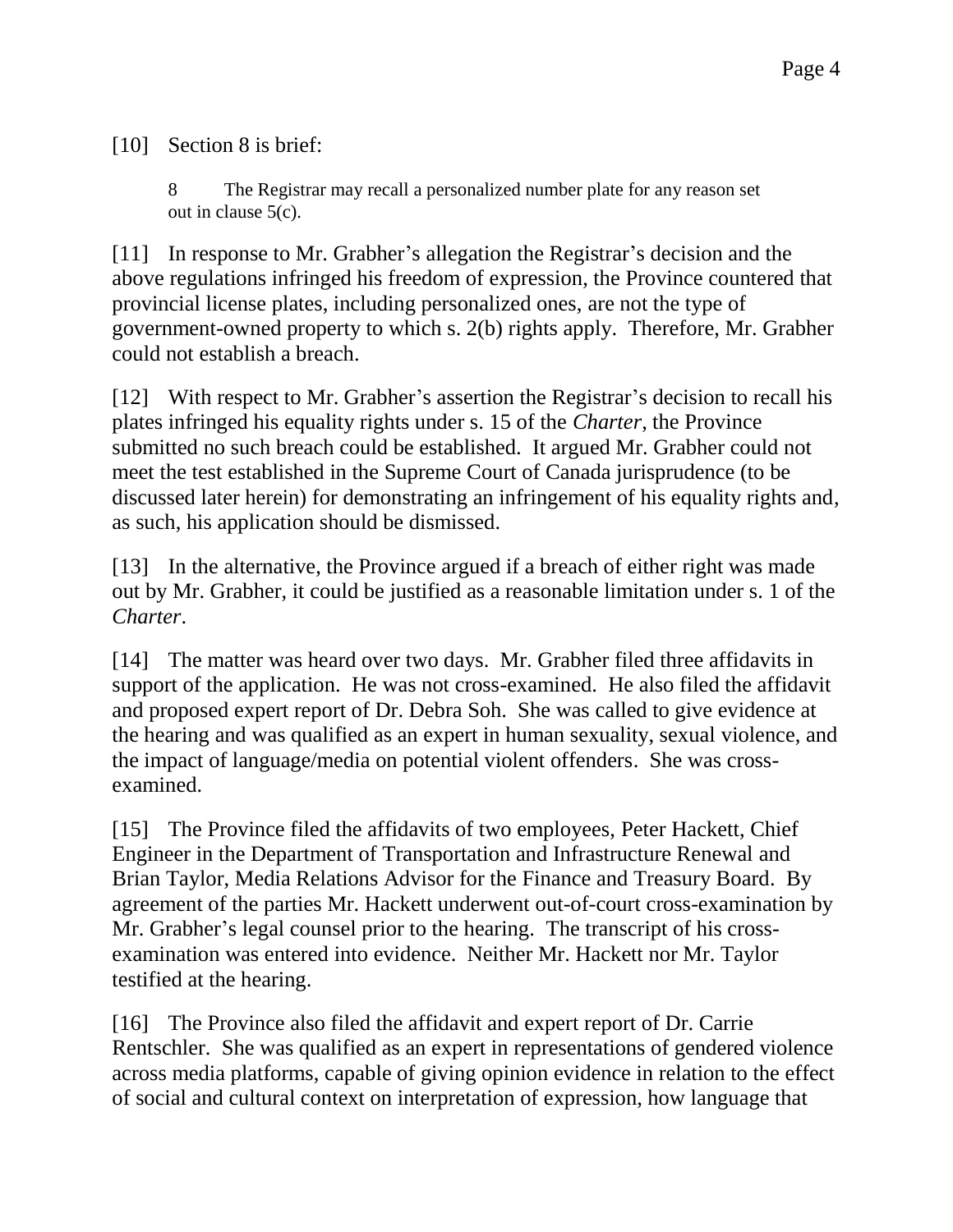supports gendered violence plays a contributing role in promoting violence against women, and the impact of such expression. Dr. Rentschler was cross-examined at the hearing.

[17] I will examine the hearing judge's findings in further detail in the analysis of the issues raised on appeal. For now, it suffices to set out her conclusion:

[150] I find there is no constitutionally-protected right to s. 2(b) freedom of expression in a government-owned, personalized license plate. I further find that Mr. Grabher has not established that the Registrar's decision limited his s. 15 equality rights. If I am incorrect and there is a s. 2(b) protection in the location of a personalized license plate, I find that the limitation of s.  $5(c)(iv)$ , including its use to recall a plate under s. 8, is justified under s. 1.

[18] Having found s. 2(b) had no application to personalized license plates, a subsequent analysis of whether the Province could justify an infringement of Mr. Grabher's freedom of expression was not obligatory. However, the hearing judge chose to undertake a s. 1 analysis in the event she was found to be mistaken regarding the application of s. 2(b).

### **Issues**

[19] Mr. Grabher filed a Notice of Appeal on March 9, 2020, in which he set out eight grounds of appeal. These are repeated in his factum:

27. It is respectfully submitted that the Honourable Lower Court Judge erred in:

- a) concluding thatsection 2(b) of the *Canadian Charter of Rights and Freedoms* (the "*Charter*") does not apply to an individual's expression on personalized license plates in Nova Scotia;
- b) ignoring, or alternatively failing to take notice, that one statutory purpose of personalized license plates in Nova Scotia is specifically to provide a platform to the public to express themselves;
- c) finding that section 5(c)(iv) of the *Personalized Number Plates Regulations*, NS Reg 124/2005 is not unconstitutional on the grounds of vagueness and arbitrariness and by misconstruing the subjective test in the Regulation of "in the opinion of the Registrar";
- d) failing to find that Nova Scotia's arbitrary assemblage of banned words which are not permitted on personalized license plates is relevant to considerations under the rational connection and minimal impairment stages of the *Oakes* test;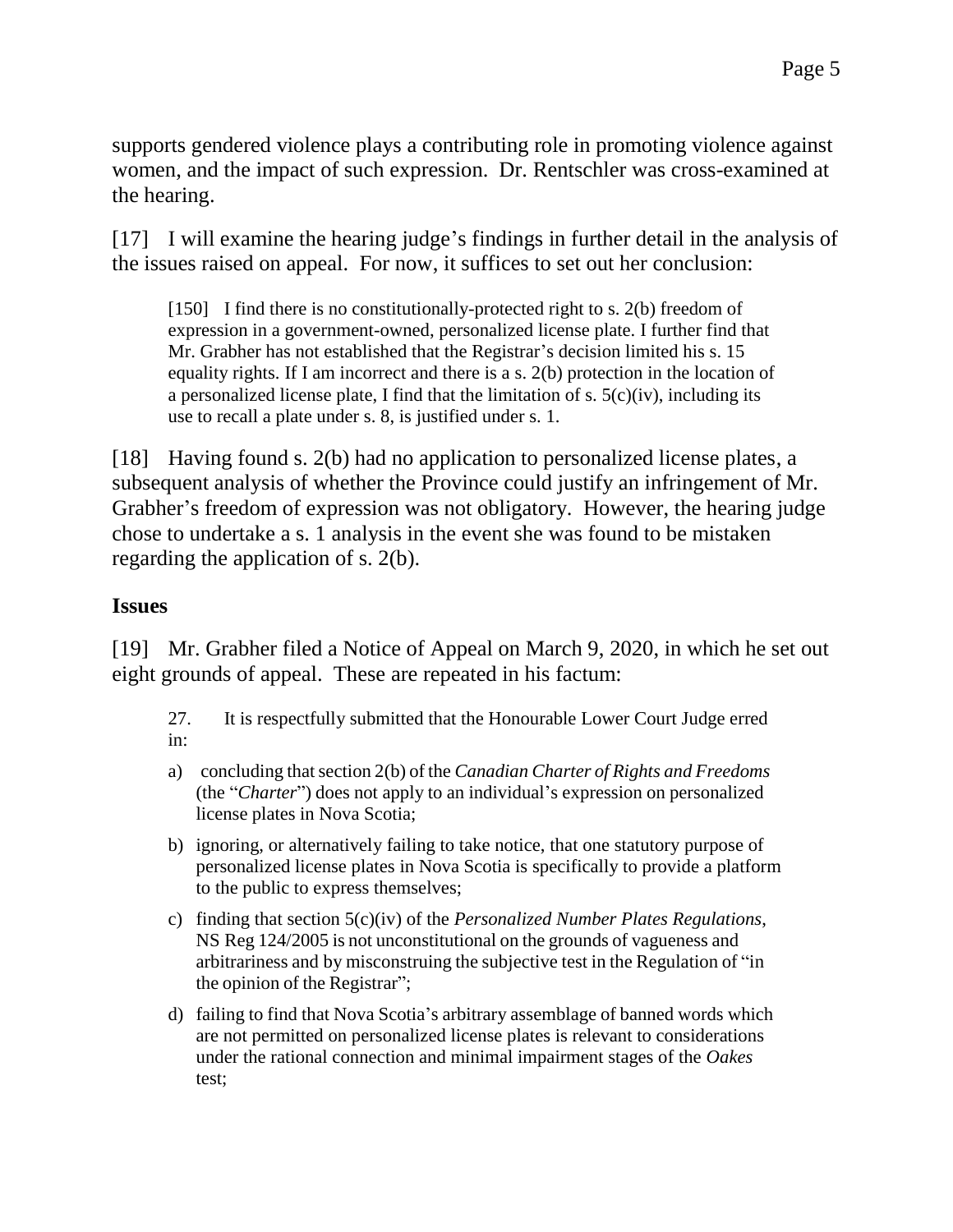- e) finding that expression of the name "Grabher" on a personalized license plate promotes sexualized violence and is potentially harmful to the community in the absence of evidence;
- f) finding that the Province's anglicizing of an Austrian/German name for the purpose of constructing an objectionable phrase, and then censoring it, is not an infringement of section 15 of the *Charter*;
- g) holding that the legislative objective of section  $5(c)(iv)$  satisfied the requirements of the *Oakes* test; and
- h) relying on the report of Professor Rentschler, and in failing to adequately assess and provide reasons for her reliance upon one expert's evidence to the exclusion of another, when the evidence before her was contradictory.

[20] The above grounds fall in three categories. Issues a) and b) relate to Mr. Grabher's request for a declaration that the Registrar's decision and the challenged regulations infringe his s. 2(b) right of freedom of expression. Issue f) is relevant to Mr. Grabher's assertion that the Registrar's decision infringed his equality rights under s. 15 of the *Charter*. The remaining grounds arise from the hearing judge's s. 1 analysis and the evidentiary issues related thereto.

[21] The Canadian Civil Liberties Association was granted intervenor status on the appeal. In its written submissions, it sets out two issues for the Court's consideration, one squarely focused on s. 2(b) and the other on s.1:

- 8. CCLA will address two issues:
	- (a) The application of s. 2(b) to the content of a personalized license plate; and
	- (b) Whether legislation that permits a government official to prohibit expressive content because in their subjective opinion the content may be considered to be in poor taste is a reasonable limitation prescribed by law for the purposes of section 1 of the *Charter*.

[22] In its factum the Province submits the issues before the Court should be summarized as follows:

23. The Respondent submits that the Appellant's grounds of appeal can be condensed and refined into the following issues:

- a. Did Justice Jamieson err in determining that there was no breach of the Applicant's s. 2(b) rights?
- b. Did Justice Jamieson err in dismissing the Appellant's claim under s. 15?
- c. Did Justice Jamieson err in giving little weight to the List?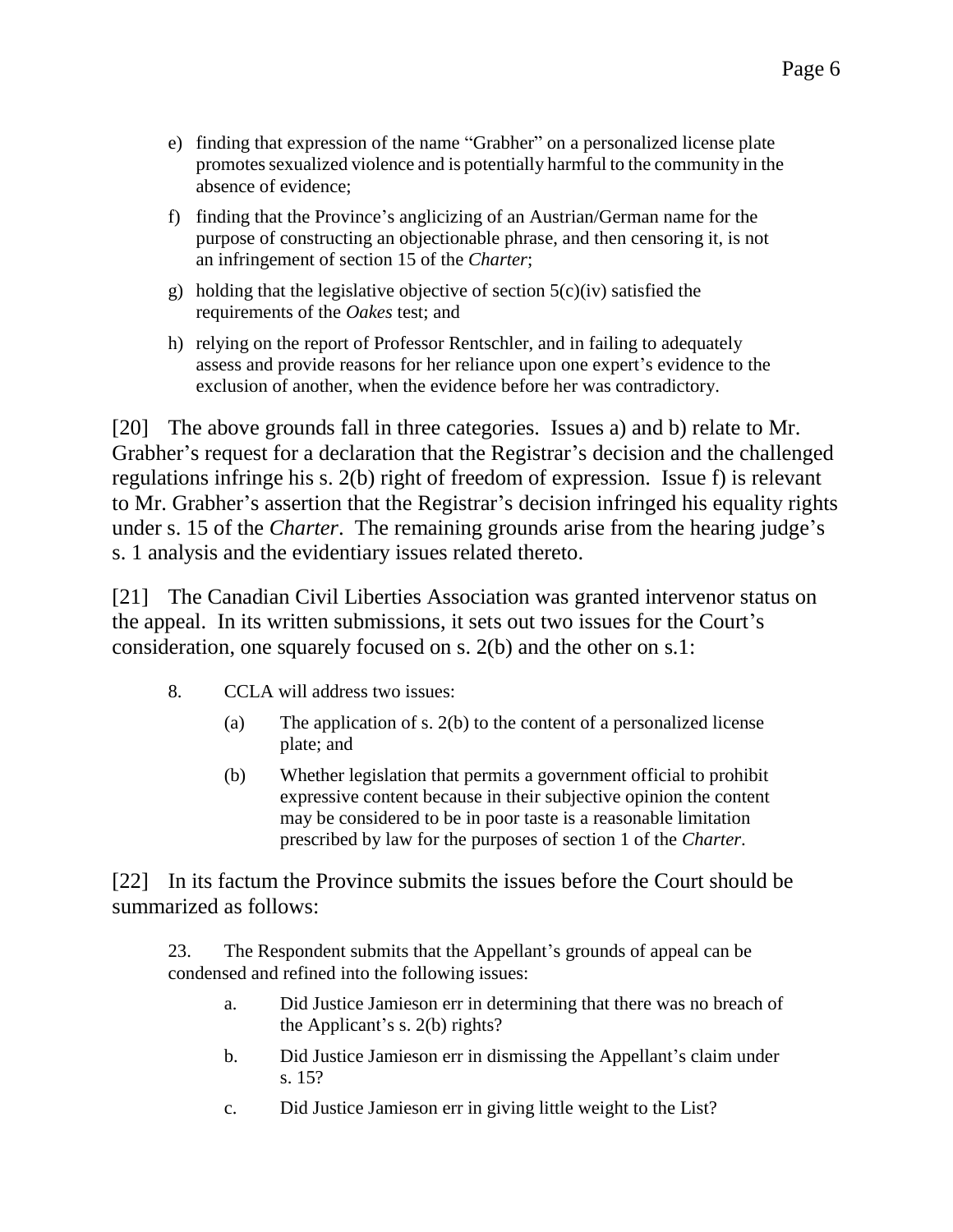- d. Did Justice Jamieson err in her assessment of the expert evidence from Dr. Rentschler and Dr. Soh?
- e. Did Justice Jamieson err in finding that the letters "GRABHER" could (without full contextual information) be interpreted as promoting sexualized or gendered violence?
- f. Did Justice Jamieson err in determining that s. 5(c)(iv) of the *PNP Regulations* is sufficiently precise so as to be a limit "prescribed by law"?
- g. Did Justice Jamieson err in finding that any limitation of the Appellant's *Charter* rights was justified under s. 1?

[23] For reasons that will become apparent, I do not find it necessary to fully address the hearing judge's s. 1 analysis. Although not required to determine the outcome of the appeal, I will address the evidentiary arguments raised by Mr. Grabher notwithstanding they relate primarily to the hearing judge's s. 1 analysis.

[24] Having considered the decision under appeal, and the submissions made to this Court, I re-frame the issues for determination as follows:

- 1. Did the hearing judge err in concluding s. 2(b) rights do not apply to personalized license plates in Nova Scotia?
- 2. Did the hearing judge err in concluding the Registrar's decision to recall the GRABHER license plate did not infringe Mr. Grabher's s. 15 equality rights?
- 3. Did the hearing judge err in her treatment of the expert evidence?
- 4. Did the hearing judge err in the weight she afforded to the "List"? and
- 5. Did the hearing judge err in concluding the GRABHER plate could be interpreted as promoting sexualized or gendered violence?

# **Standard of Review**

[25] The standard of review is not controversial. In *Laframboise v. Millington*, 2019 NSCA 43, Justice Saunders succinctly explained:

[14] The standards of appellate review in cases such as this are so well-known as to hardly require elaboration. Questions of law are reviewed on a standard of correctness. When interpreting and applying the law the judge must be right. On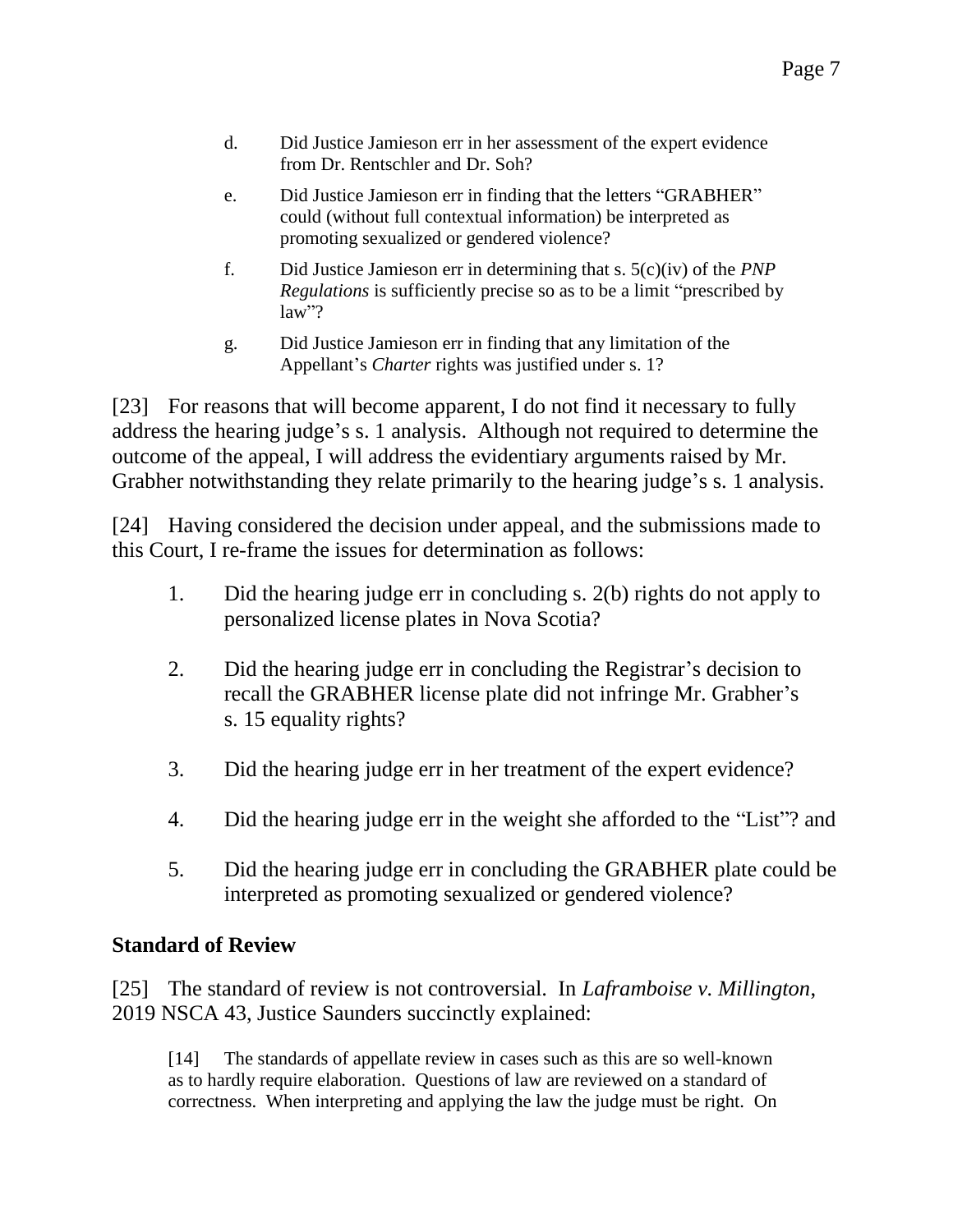questions of fact, or inferences based on accepted facts, or questions of mixed law and fact where the legal point is not readily extricable, a trial judge's factual findings will only be disturbed if they evince palpable and overriding error. "Palpable" means obvious. "Overriding" means dispositive; a mistake so serious as to have likely influenced the outcome. In appeals from a trial judge's exercise of discretion, deference is owed. We will only intervene if we are satisfied that in the exercise of that discretion the judge erred in law or the outcome is patently unjust. Unless an appellant can persuade us that the trial judge either erred in law, or erred in fact, or erred in the exercise of discretion in the ways I have just described, the appeal will fail. See generally, *Housen v. Nikolaisen*, 2002 SCC 33 at ¶8 *ff.*; *Gwynne-Timothy v. McPhee*, 2005 NSCA 80 at ¶31-34; *Laushway v. Messervey*, 2014 NSCA 7 at ¶27-29; *Homburg v. Stichting Autoriteit Financiële Markten*, 2016 NSCA 38 at ¶18-19; and *McPherson v. Campbell*, 2019 NSCA 23 at ¶17-20.

# **Analysis**

*Did the hearing judge err in concluding s. 2(b) rights do not apply to personalized license plates in Nova Scotia?*

[26] Whether a personalized license plate in Nova Scotia is a location to which s. 2(b) applies is a question of law. Accordingly, the hearing judge's determination must be assessed for correctness.

[27] The hearing judge determined a guaranteed freedom of expression does not apply to personalized license plates and, as a result, Mr. Grabher's claim that his s. 2(b) rights were infringed failed. In my view, she was correct in doing so. In explaining why, I will first review the legal principles relied upon by the parties. I will then set out the hearing judge's conclusions as well as Mr. Grabher's challenges to them. I will also explain why the hearing judge's analysis, with one omission, is consistent with the direction from the Supreme Court of Canada.

[28] As they did before the hearing judge, the parties on appeal rely upon the same legal principles and Supreme Court of Canada authorities. Section 2(b) of the *Charter* provides:

2. Everyone has the following fundamental freedoms:

…

(b) freedom of thought, belief, opinion and expression, including freedom of the press and other media of communication;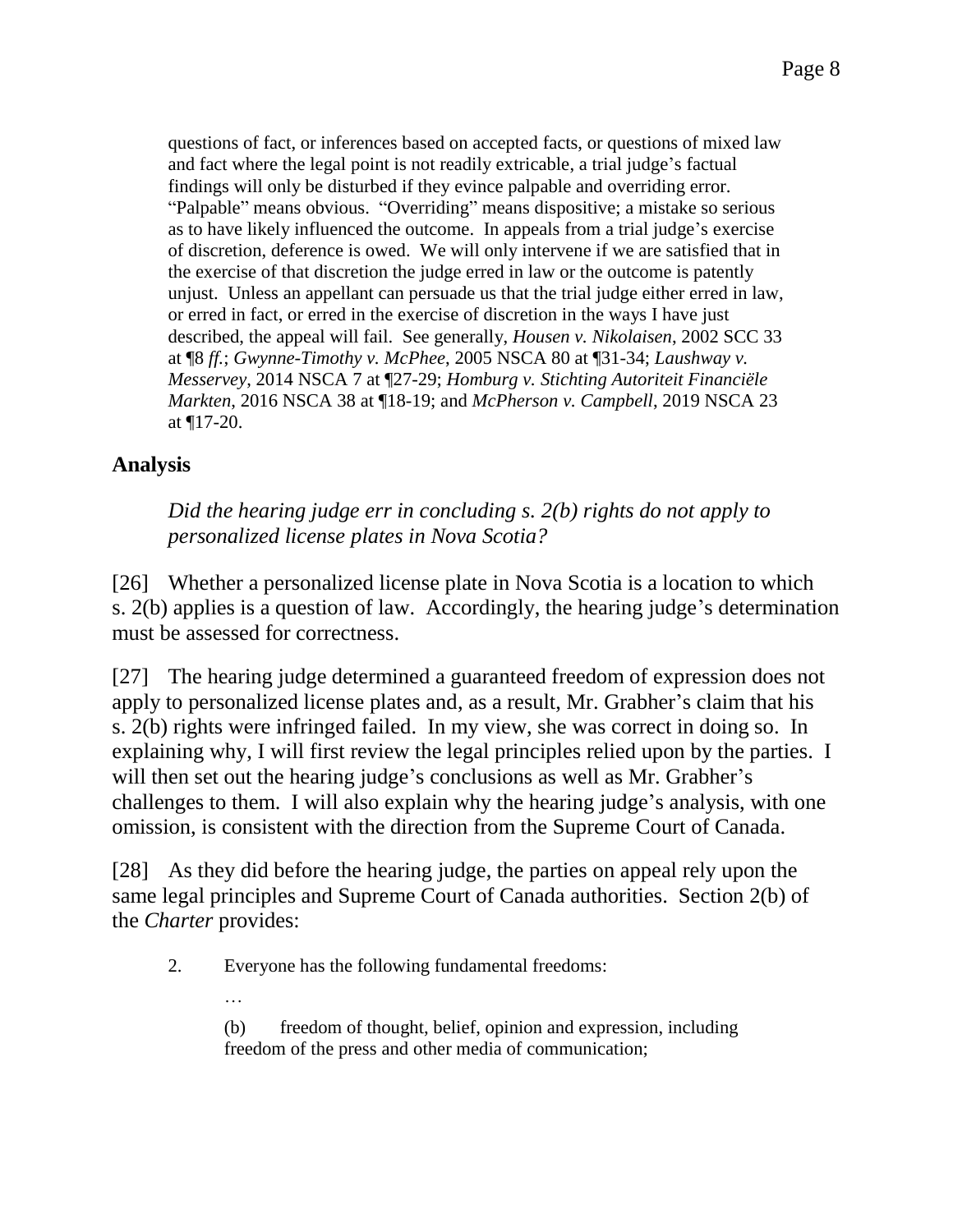[29] Like the other rights and freedoms guaranteed by the *Charter*, a generous and purposive approach must be taken to the interpretation of s. 2 freedoms (*Ford c. Québec (Procureur général)*, [1988] 2 S.C.R. 712; *Irwin Toy Ltd. c. Québec (Procureur général)*, [1989] 1 S.C.R. 927). The meaning of "freedom" as contemplated in s. 2 is broad and encompasses the absence of constraint. It was described by Chief Justice Dickson in *R. v. Big M Drug Mart Ltd.* [1985] 1 S.C.R. 295 as follows:

95 Freedom can primarily be characterized by the absence of coercion or constraint. If a person is compelled by the state or the will of another to a course of action or inaction which he would not otherwise have chosen, he is not acting of his own volition and he cannot be said to be truly free. **One of the major purposes of the** *Charter* **is to protect, within reason, from compulsion or restraint.** Coercion includes not only such blatant forms of compulsion as direct commands to act or refrain from acting on pain of sanction, coercion includes indirect forms of control which determine or limit alternative courses of conduct available to others. **Freedom in a broad sense embraces both the absence of coercion and constraint, and the right to manifest beliefs and practices.** Freedom means that, subject to such limitations as are necessary to protect public safety, order, health, or morals or the fundamental rights and freedoms of others, no one is to be forced to act in a way contrary to his beliefs or his conscience. 2

(Emphasis added)

[30] With respect to s. 2(b) specifically, in *Ford, supra*, the Supreme Court noted that freedom of expression included the right to express oneself in their language of choice:

40. … Language is so intimately related to the form and content of expression that **there cannot be true freedom of expression by means of language if one is prohibited from using the language of one's choice**. Language is not merely a means or medium of expression; it colours the content and meaning of expression. … [T]hat "freedom of expression" is intended to extend to more than the content of expression in its narrow sense.

(Emphasis added)

[31] Freedom of expression has also been interpreted to include the right to express oneself in "certain public locations" (*Greater Vancouver Transportation Authority v. Canadian Federation of Students—British Columbia Component*, 2009 SCC 31; *Montréal (City) v. 2952-1366 Québec Inc.*, 2005 SCC 62).

 $\overline{a}$ 

<sup>&</sup>lt;sup>2</sup> Although the matter before the Court involved freedom of religion, the description of freedom is applicable to all the fundamental freedoms enshrined in s. 2. This quotation was specifically referenced in *Ford*, *supra*, at para. 44 in relation to the freedom of expression.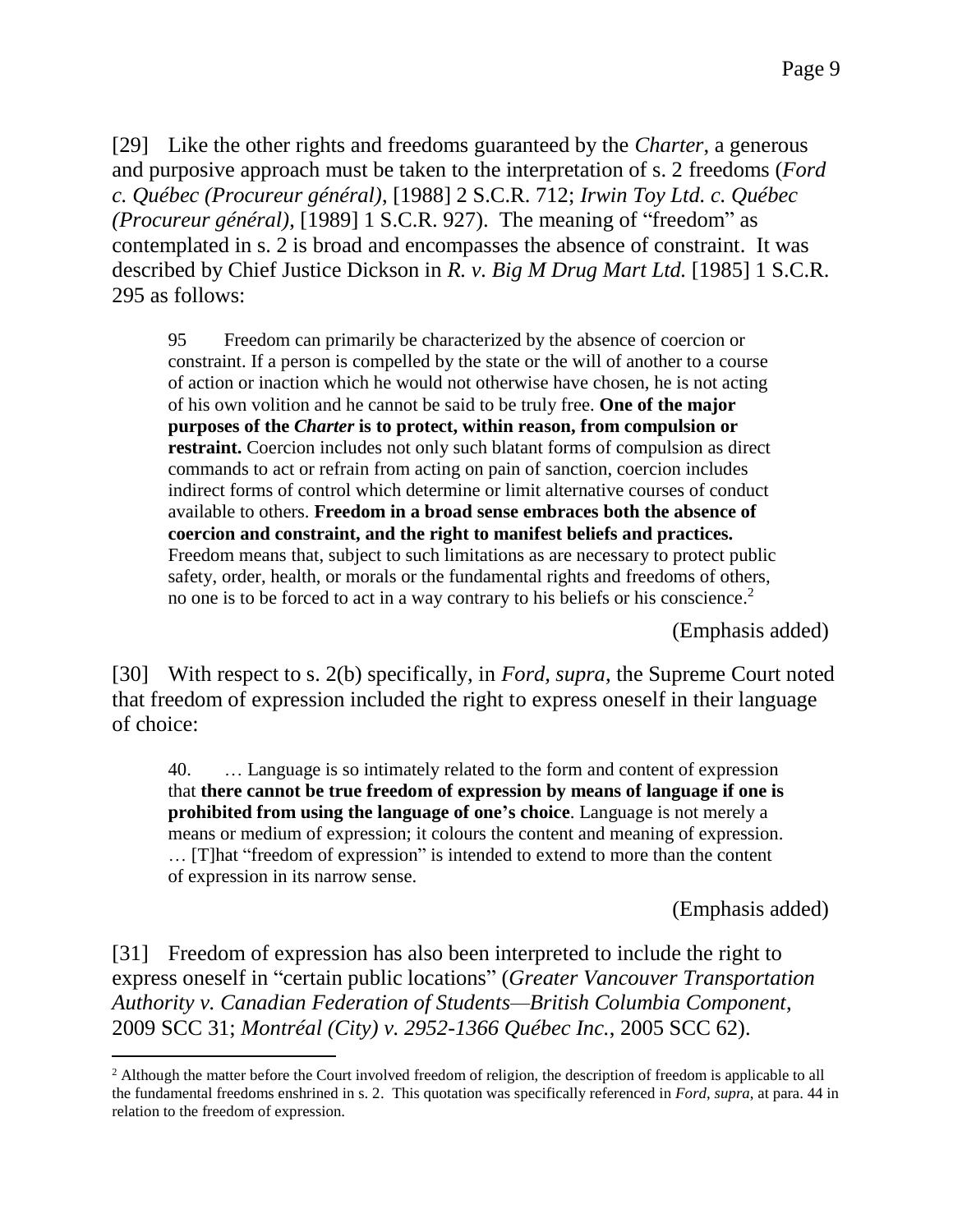[32] The parties both rely upon *Montréal (City)* as confirming a three-part test to determine whether there has been an infringement of s. 2(b). That test requires consideration of:

• whether the activity in question has expressive content;

whether the activity is excluded from s. 2(b) protection as a result of either the location or the method of expression; and

 if the activity is found to be protected, whether s. 2(b) is infringed by either the purpose or the effect of the government action.

[33] It is the second prong of the above test that is at the centre of this appeal and, in particular, how it should be applied to government-owned property. As noted in *Montréal (City)*, there is no automatic application of the freedom of expression in public spaces:

71 We agree with the view of the majority in *Committee for the Commonwealth of Canada* that the application of s. 2(*b*) is not attracted by the mere fact of government ownership of the place in question. There must be a further enquiry to determine if this is the *type* of public property which attracts s. 2(*b*) protection.

(Emphasis in original)

[34] Writing for the majority, McLachlin C.J. and Deschamps J. then articulated how to determine whether public property attracts s. 2(b) protection:

73 We therefore propose the following test for the application of s. 2(*b*) to public property; it adopts a principled basis for method or location-based exclusion from s. 2(*b*) and combines elements of the tests of Lamer C.J. and McLachlin J. in *Committee for the Commonwealth of Canada.* The onus of satisfying this test rests on the claimant.

74 The basic question with respect to expression on government-owned property is whether the place is a public place where one would expect constitutional protection for free expression on the basis that expression in that place does not conflict with the purposes which s. 2(*b*) is intended to serve, namely (1) democratic discourse, (2) truth finding and (3) self-fulfillment. To answer this question, the following factors should be considered:

- (a) the historical or actual function of the place; and
- (b) whether other aspects of the place suggest that expression within it would undermine the values underlying free expression.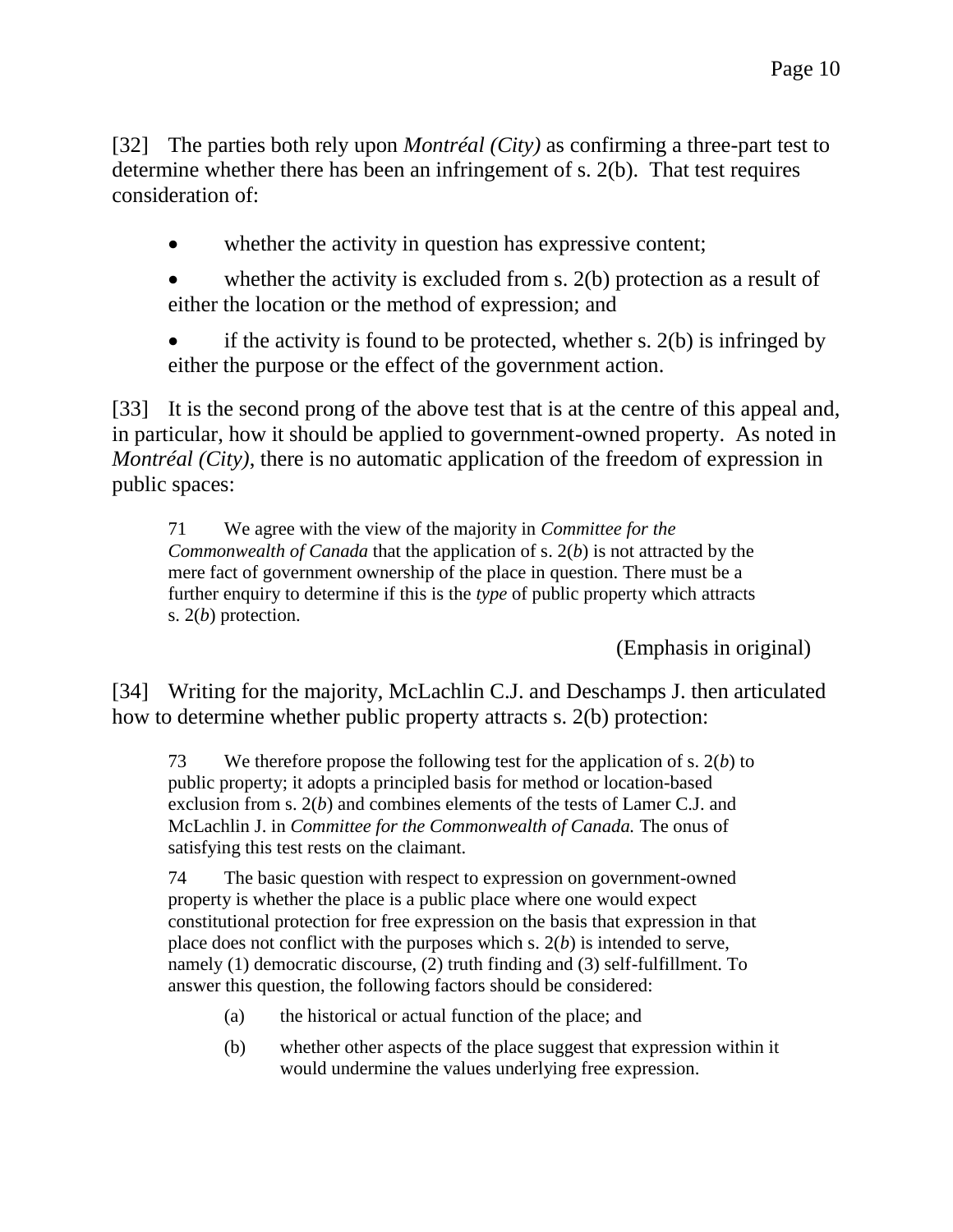[35] They described the relevance of the historical and actual functioning of the space as follows:

75 The historical function of a place for public discourse is an indicator that expression in that place is consistent with the purposes of s. 2(*b*). In places where free expression has traditionally occurred, it is unlikely that protecting expression undermines the values underlying the freedom. As a result, where historical use for free expression is made out, the location of the expression as it relates to public property will be protected.

76 Actual function is also important. **Is the space in fact essentially private, despite being government-owned, or is it public?** Is the function of the space - the activity going on there -- **compatible with open public expression**? Or is the activity one that requires privacy and **limited access**? **Would an open right to intrude and present one's message by word or action be consistent with what is done in the space? Or would it hamper the activity?** Many government functions, from cabinet meetings to minor clerical functions, require privacy. **To extend a right of free expression to such venues might well undermine democracy and efficient governance.**

77 Historical and actual functions serve as markers for places where free expression would have the effect of undermining the values underlying the freedom of expression. **The ultimate question, however, will always be whether free expression in the place at issue would undermine the values the guarantee is designed to promote.** Most cases will be resolved on the basis of historical or actual function. However, we cannot discount the possibility that other factors may be relevant. Changes in society and technology may affect the spaces where expression should be protected having regard to the values that underlie the guarantee. The proposed test reflects this, by permitting factors other than historical or actual function to be considered where relevant.

(Emphasis added)

[36] McLachlin C.J. and Deschamps J. explained although the protections afforded in s. 2(b) are broad, the above test recognizes the appropriateness of excluding some places from *Charter* scrutiny:

79 Another concern is whether the proposed test screens out expression which merits protection, on the one hand, or admits too much clearly unprotected expression on the other. Our jurisprudence requires broad protection at the s. 2(*b*) stage, on the understanding that governments can limit that protection if they can justify the limits under s. 1 of the *Canadian Charter*. The proposed test reflects this. **However, it also reflects the reality that some places must remain outside the protected sphere of s. 2(***b***). People must know where they can and cannot express themselves and governments should not be required to justify every exclusion or regulation of expression under s. 1. As six of seven judges of this**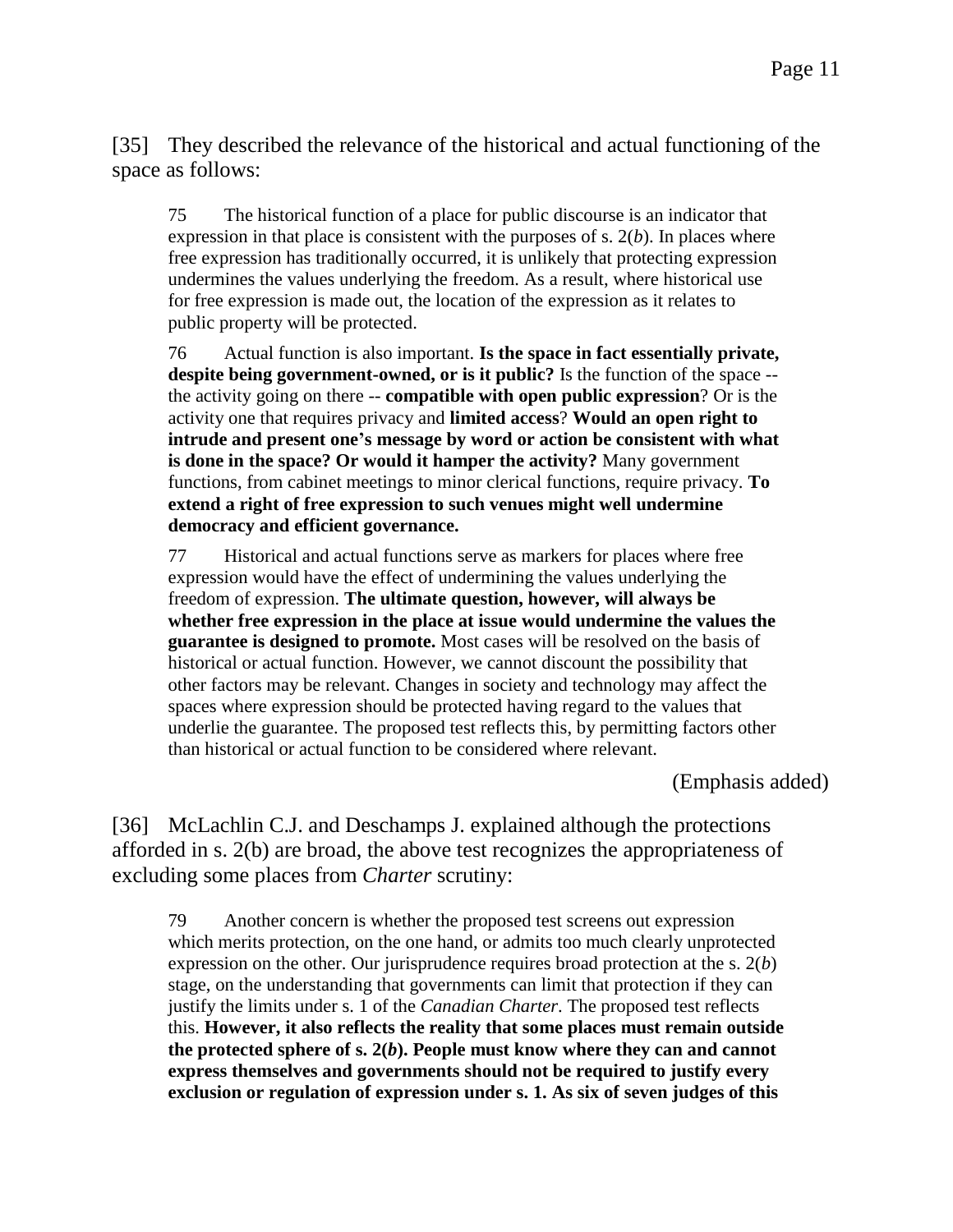**Court agreed in** *Committee for the Commonwealth of Canada***, the test must provide a preliminary screening process.** Otherwise, uncertainty will prevail and governments will be continually forced to justify restrictions which, viewed from the perspective of history and common sense, are entirely appropriate. **Restricted access to many government-owned venues is part of our history and our constitutional tradition. The** *Canadian Charter* **was not intended to turn this state of affairs on its head.**

(Emphasis added)

[37] The Supreme Court of Canada returned to the application of s. 2(b) to public spaces in *Greater Vancouver v. Canadian Federation of Students*, *supra*. There, the question was whether policies precluding political advertising on the sides of city buses violated the guarantee of freedom of expression. The Court adopted the reasoning and test outlined in *Montréal (City)*. In considering the historical or actual functioning of the space, Justice Deschamps noted:

[42] The question is whether the historical or actual function or other aspects of the space are incompatible with expression or suggest that expression within it would undermine the values underlying free expression. One way to answer this question is to look at past or present practice. This can help identify any incidental function that may have developed in relation to certain government property. Such was the case in the locations at issue in *Committee for the Commonwealth of Canada*, *Ramsden* and *City of Montréal*, where the Court found the expressive activities in question to be protected by s. 2(b). While it is true that buses have not been used as spaces for this type of expressive activity for as long as city streets, utility poles and town squares, there is some history of their being so used, and they are in fact being used for it at present. As a result, not only is there some history of use of this property as a space for public expression, but there is actual use — both of which indicate that the expressive activity in question neither impedes the primary function of the bus as a vehicle for public transportation nor, more importantly, undermines the values underlying freedom of expression.

[38] Deschamps J. further concluded there was nothing about the public venue, the side of a city bus, that would result in undermining the purposes of s. 2(b):

[43] The second factor from *City of Montréal* is whether other aspects of the place suggest that expression within it would undermine the values underlying the constitutional protection. TransLink submits that its buses should be characterized as *private* publicly owned property, to which one cannot reasonably expect access. This position is untenable. The very fact that the general public has access to the advertising space on buses is an indication that members of the public would expect constitutional protection of their expression in that governmentowned space. Moreover, an important aspect of a bus is that it is by nature a public, not a private, space. **Unlike the activities which occur in certain**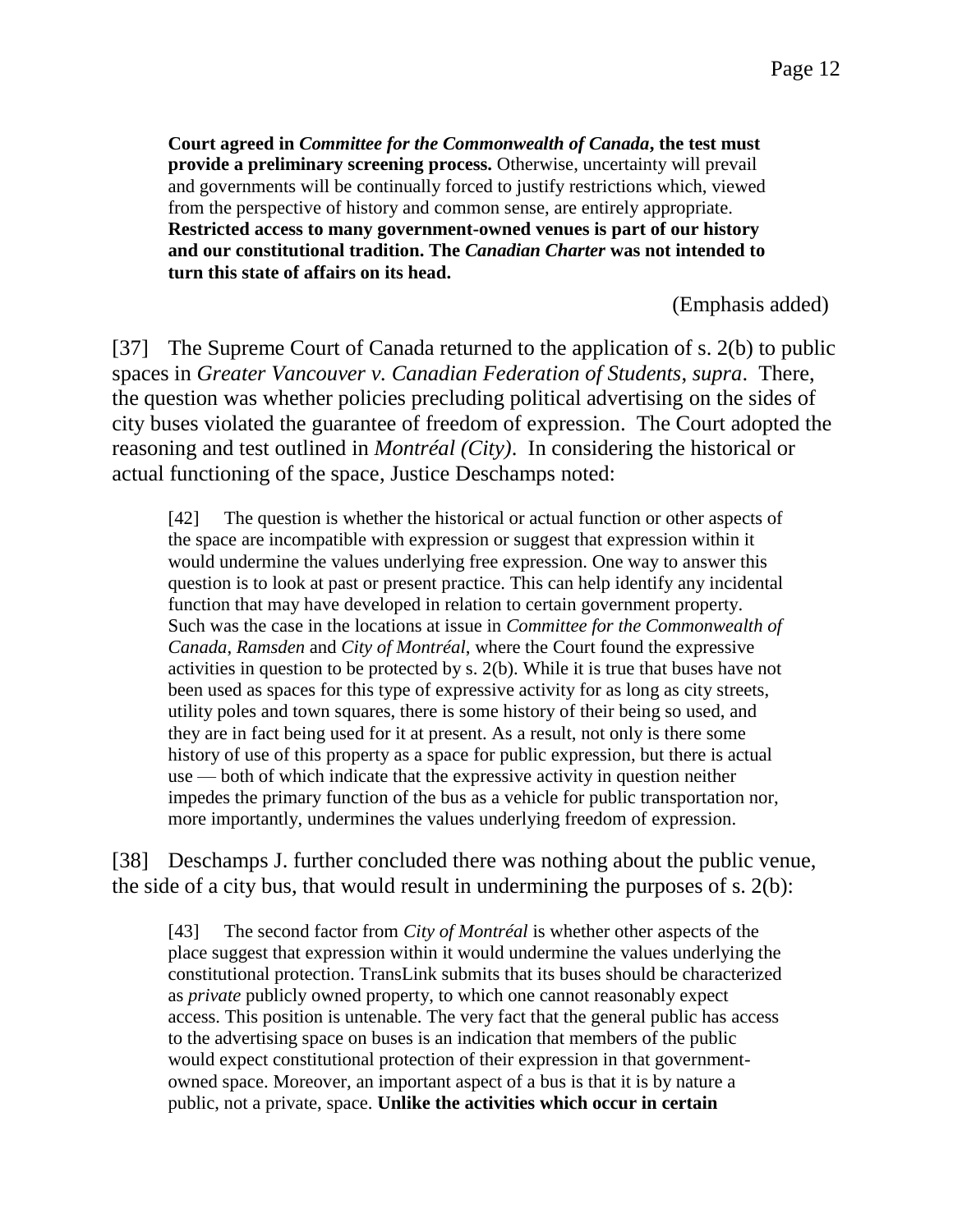**government buildings or offices, those which occur on a public bus do not require privacy and limited access**. The bus is operated on city streets and forms an integral part of the public transportation system. The general public using the streets, including people who could become bus passengers, are therefore exposed to a message placed on the side of a bus in the same way as to a message on a utility pole or in any public space in the city. **Like a city street, a city bus is a public place where individuals can openly interact with each other and their surroundings.** Thus, rather than undermining the purposes of s. 2(b), expression on the sides of buses could enhance them by furthering democratic discourse, and perhaps even truth finding and self-fulfillment.

(Italics in original; bolding added)

[39] In *Canadian Broadcasting Corp. v. Canada (Attorney General)*, 2011 SCC 2, the three-part test was again reiterated. In that instance, a prohibition against journalists undertaking recordings in certain areas of a courthouse was challenged as being contrary to the s. 2(b) guarantees of freedom of the press and freedom of expression. Writing for the Court, Justice Deschamps also re-stated the view that there are limits to the application of s. 2(b):

[32] **This Court has noted on numerous occasions that the protection of s. 2(***b***) of the** *Charter* **is not without limits and that governments should not be required to justify every exclusion or regulation of a form of expression whether it concerns the location or the means of employing that form of expression — under s. 1** (*City of Montréal*, at para. 79; *Baier v. Alberta*, 2007 SCC 31, [2007] 2 S.C.R. 673, at para. 20; *Greater Vancouver Transportation Authority v. Canadian Federation of Students — British Columbia Component*, 2009 SCC 31, [2009] 2 S.C.R. 295, at para. 28; *Ontario (Public Safety and Security) v. Criminal Lawyers' Association*, 2010 SCC 23, [2010] 1 S.C.R. 815, at para. 30). This is just as true in the context of freedom of the press. Therefore, what must be determined in the case at bar is whether the activities the media organizations want to engage in are protected by s. 2(*b*) and, if so, whether the limits on engaging in those activities that are imposed by the impugned provisions are justified.

(Emphasis added)

[40] With respect to considering whether a location should be excluded from s. 2(b) protections, Justice Deschamps observed:

[37] **For either the method or the location of the conveyance of a message to be excluded from** *Charter* **protection, the court must find that it conflicts with the values protected by s. 2(b), namely self-fulfilment, democratic discourse and truth finding** (*City of Montréal*, at para. 72). The following factors are relevant in this respect: (a) the historical or actual function of the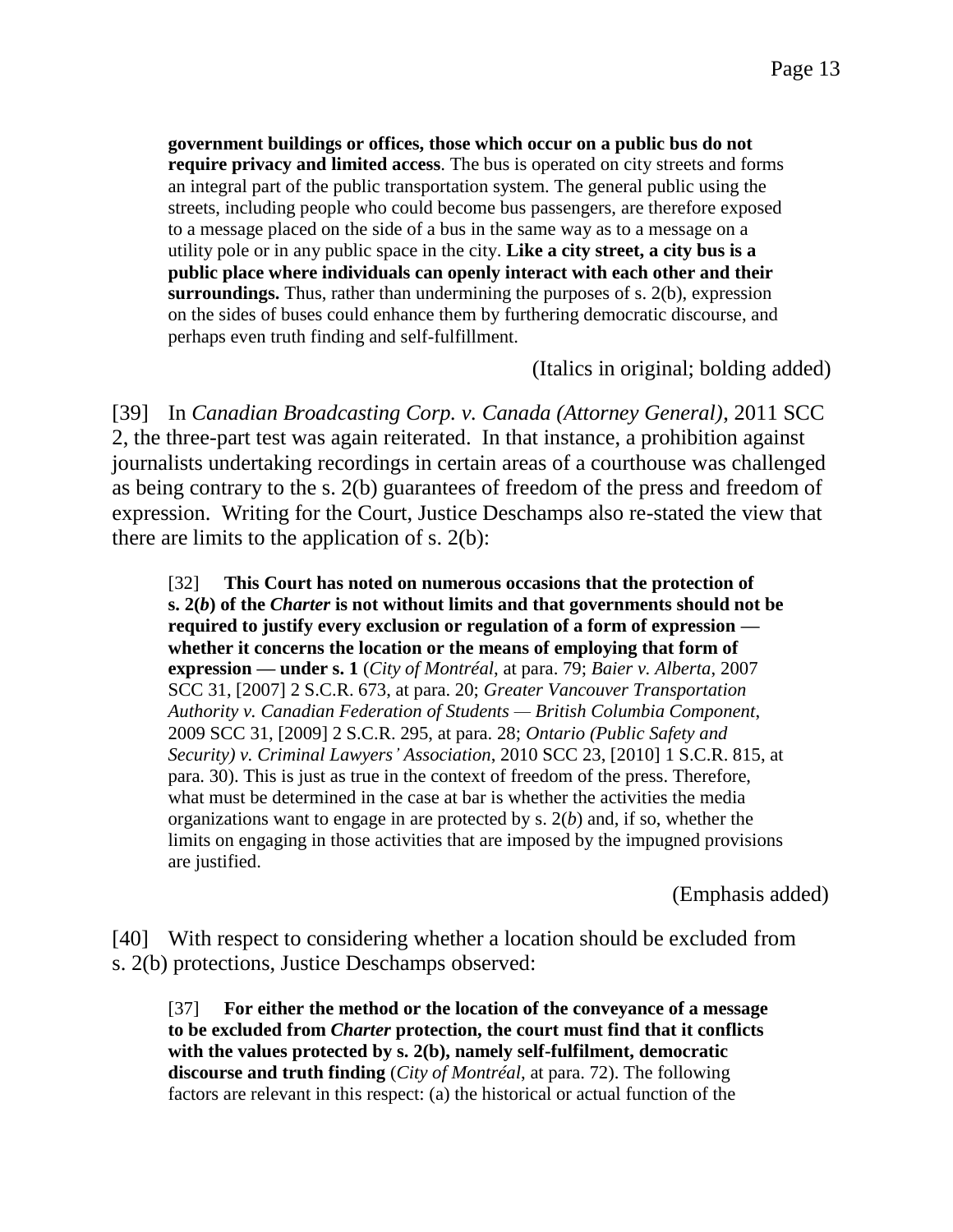location of the activity or the method of expression; and (b) whether other aspects of the location of the activity or the method of expression suggest that expression at that location or using that method would undermine the values underlying free expression (*City of Montréal*, at para. 74). However, the analysis must not be limited to the primary function of the method of expression or the location of the activity. For example, in *Committee for the Commonwealth of Canada v. Canada*, [1991] 1 S.C.R. 139, *Ramsden v. Peterborough (City)*, [1993] 2 S.C.R. 1084, *City of Montréal* and *Greater Vancouver*, this Court found that airports, hydro poles, city streets and buses are locations where engaging in certain expressive activities is not inconsistent with the other values s. 2(b) is meant to foster even though their primary function is not expression. Although conveying messages was not of course the primary purpose of these locations, the fact that they were historically used for expression showed that neither aspects of them nor their functions made them unsuitable for exercising the right to freedom of expression.

### (Emphasis added)

[41] I will now turn to the hearing judge's decision. Early in her reasons, the hearing judge reviewed the statutory and regulatory regime governing the registration of motor vehicles and the issuance of license plates, including personalized ones. She took note of several provisions in the *Motor Vehicle Act*, R.S.N.S. 1989, c. 293, including s. 290(1), which states:

290(1) Every permit, license, certificate, registration number plate and dealer's number plate **shall be and remain the property of the Crown and shall be returned to the Minister whenever required by him** and it shall be an offence to fail or refuse to return to the Department such permit, license, certificate, registration number plate or dealer's number plate when required to do so by a letter sent in the manner prescribed by the Registrar.

(Emphasis added)

[42] There is no dispute that all license plates issued in the Province, including personalized license plates, are government property.

[43] The hearing judge then reviewed a number of provisions contained in the *Personalized Number Plate Regulations*, issued under the authority of ss. 10 and 38 of the *Motor Vehicle Act*. I will set out several of those she considered.

[44] "Personalized number plate" is defined in s.  $2(g)$  as "a number plate as described in Section 7". The process for making application for a personalized license plate is set out as follows: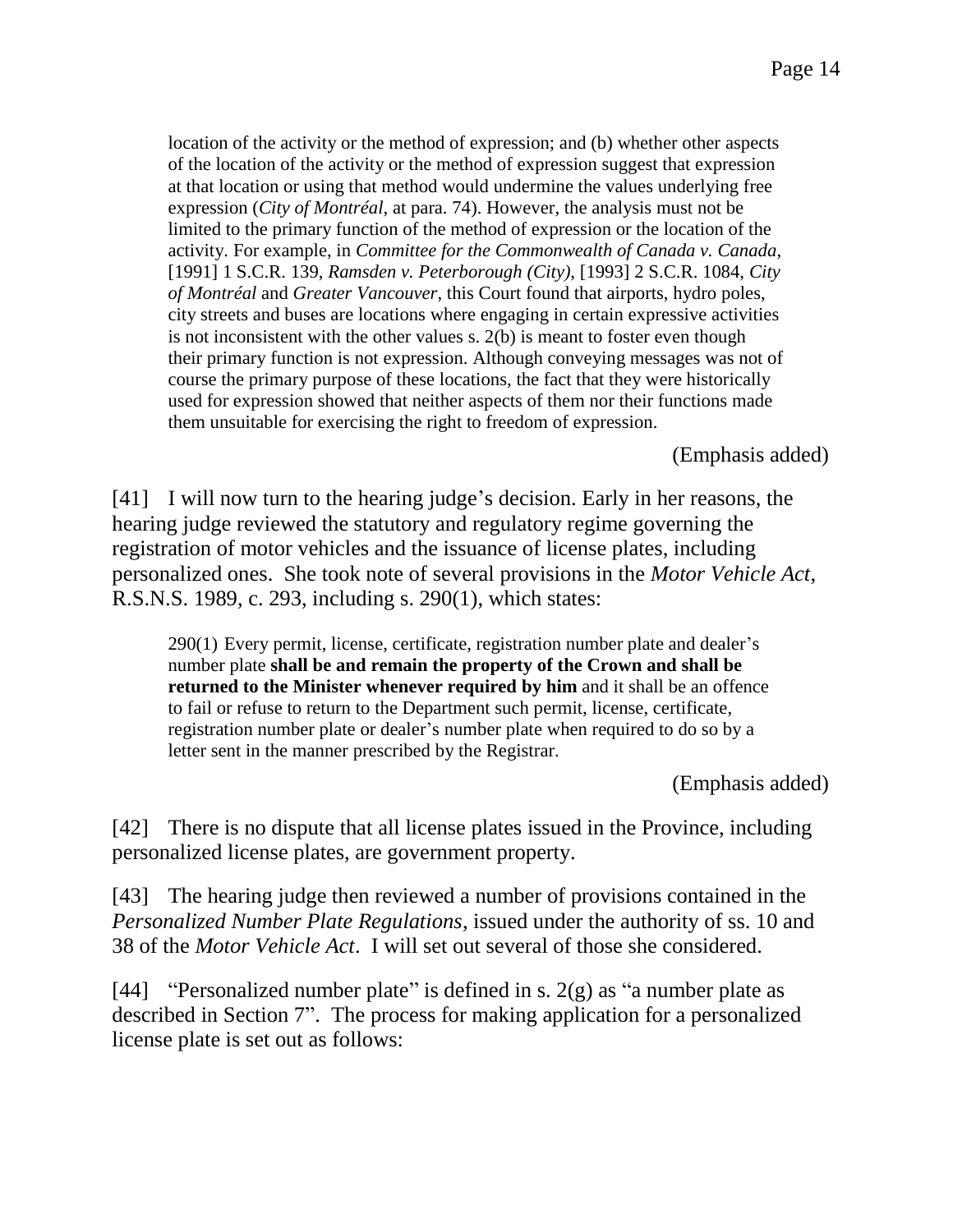#### **Application for personalized number plates**

4(1) An application for personalized number plates must be made on the form prescribed by the Registrar and must be submitted to the Registrar with the application fee prescribed for personalized number plates in the regulations respecting documents and services fees made under the Act.

(2) A person may apply for personalized number plates without registering a motor vehicle, but personalized number plates that are not used for vehicle registration must not be attached to a motor vehicle.

[45] Mr. Grabher challenged the constitutionality of s.  $5(c)(iv)$  of the *Personalized Number Plate Regulations*, saying it infringed his freedom of expression. The hearing judge set out s. 5 in its entirety. It provides:

#### **Refusal to issue personalized number plates**

5 The Registrar may refuse to issue personalized number plates to an applicant in any of the following circumstances:

- (a) the application is not in accordance with Section 4;
- (b) the application contains a false statement or false information;
- (c) the plate designation selected by the applicant
	- (i) has been previously issued,
	- (ii) contains characters other than numerals, letters and spaces,

(iii) contains a combination of characters assigned to other types of number plates,

(iv) in the opinion of the Registrar, contains a combination of characters that expresses or implies a word, phrase or idea that is or may be considered offensive or not in good taste, or

(v) in the opinion of the Registrar, contains a combination of characters that states or suggests an official authority or is otherwise potentially misleading;

(d) the plate designation selected by the applicant is composed of a sequence that contains more or less numerals, letters and spaces than required by

(i) for a motorcycle, subclause  $7(1)(d)$ , or

(ii) for a bus, camper, commercial motor vehicle or passenger vehicle, subclause 7(2)(e);

(e) the Registrar is not satisfied that the personalized number plates as applied for should be issued to the Applicant.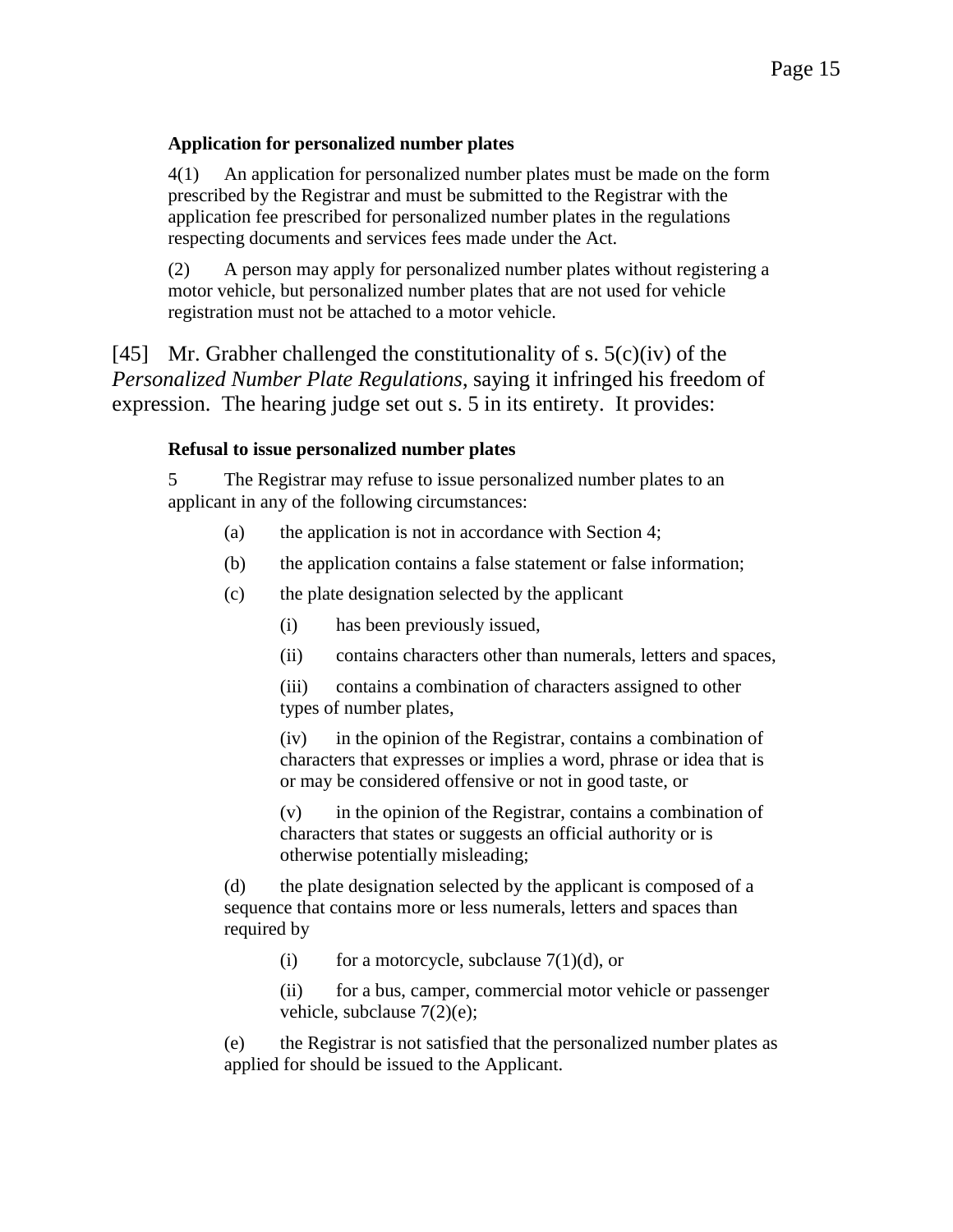[46] The hearing judge also set out s. 7(2):

### **Description of personalized number plates**

7(2) A personalized number plate for a bus, camper, commercial motor vehicle or passenger vehicle must meet all of the following requirements:

- (a) measure 15.24 cm in width by 30.48 cm in length;
- (b) bear a depiction of the Bluenose on a silver-white field;
- (c) bear the words "NOVA SCOTIA" at the top, in blue lettering;

(d) bear the words "CANADA'S OCEAN PLAYGROUND" at the bottom, in blue lettering;

(e) bear a plate designation, selected by the applicant and approved by the Registrar, composed of a sequence of at least 2 and no more than 7 numerals and letters, in blue lettering, with or without spaces between the numerals and letters.

[47] The Registrar's ability to recall an already issued personalized license plate is found in s. 8, which states:

### **Recalling personalized number plate**

8 The Registrar may recall a personalized number plate for any reason set out in clause 5(c).

[48] The hearing judge cited the three-part test noted above, and readily concluded a personalized license plate contains expressive content. She then turned to the second element—whether the method or location of the expression should remove it from s. 2(b) protection. As directed by the above authorities, to answer this second element, the hearing judge turned her mind to the historical and actual function of personalized license plates, as well as other aspects of the space.

[49] With respect to the historical use of personalized license plates, the hearing judge concluded:

[60] Government license plates are not "public places" with a history of free expression. They have not been used traditionally as forums for public expression or debate. The primary function of a license plate is not expression but is identification and regulation of vehicle ownership. A license plate provides each vehicle registered for use or operation in the province with a unique set of characters that can be used to identify the vehicle and the vehicle owner(s). The license plate identification is primarily used by law enforcement and government agencies. A license plate, by its very nature, is a private government space.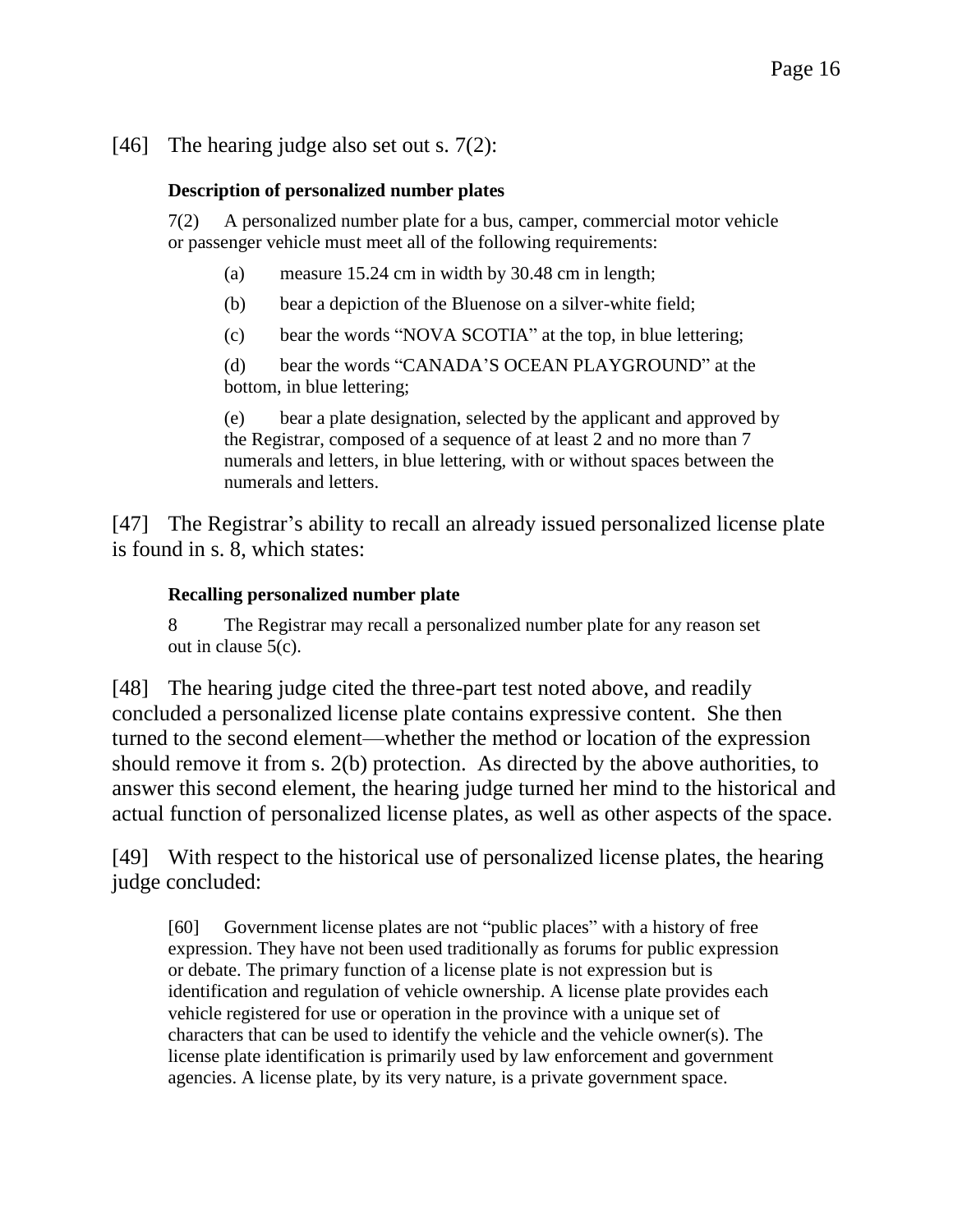[50] With respect to the actual function of personalized license plates, the hearing judge considered not only the physically restricted nature of the space, but the regulatory restrictions in place:

[63] Personalized license plates are provided for under the *PNP Regulations*. The government, while allowing limited access, has maintained direct control over the space by strict regulation. All aspects of the plates, with the exception of the maximum seven-character spacing, are government-set, standard format. The Regulations (s. 7) define width and length, require a depiction of the *Bluenose* on a silver-white field, bear the words "Nova Scotia" at the top in blue lettering and the words "Canada's Ocean Playground" at the bottom in blue lettering. Even within the seven spaces there are specific legislative requirements -- a sequence of a minimum of two and a maximum of seven alphanumeric characters, in blue lettering, with or without spaces. The letters or numbers must also be unique, not held by anyone else in the province, and must not suggest an official authority, etc. (s. 5). In short, there is very limited access to, and very limited expression available on, a personalized license plate.

[64] The location here, being a license plate, is different -- both in historical use and from a functional perspective -- than a street, or a park or a town square or even a public bus. License plates are not inherently public spaces. They are more comparable to a government identification card or other government document. The nature of a license plate is not compatible with free expression in the sense contemplated by s.2(b).

[65] Unlike a city street, park or a city bus, I do not think the general public expects unlimited access to free expression on a license plate. A reading of the legislation and regulations indicates access to personalized plates is very limited. There is a process, involving an application, to gain access to the seven spaces - it is not automatic. Other limitations in s. 5 on the use of the seven spaces include that the designation selected cannot have been previously issued; it cannot contain characters other than numerals, letters and spaces; it cannot contain a combination of characters assigned to other types of number plates; it cannot contain a combination of characters that states or suggests an official authority, etc. Given the limitations placed on access, there can be no expectation by the general public that this is an unlimited access point for expression. The fact that the government has allowed limited access to this governmental space does not make it a public space.

[66] Mr. Grabher acknowledges there must be some limitation on expression in this location of a license plate.

[51] After considering several cases presented by the parties, the hearing judge concluded: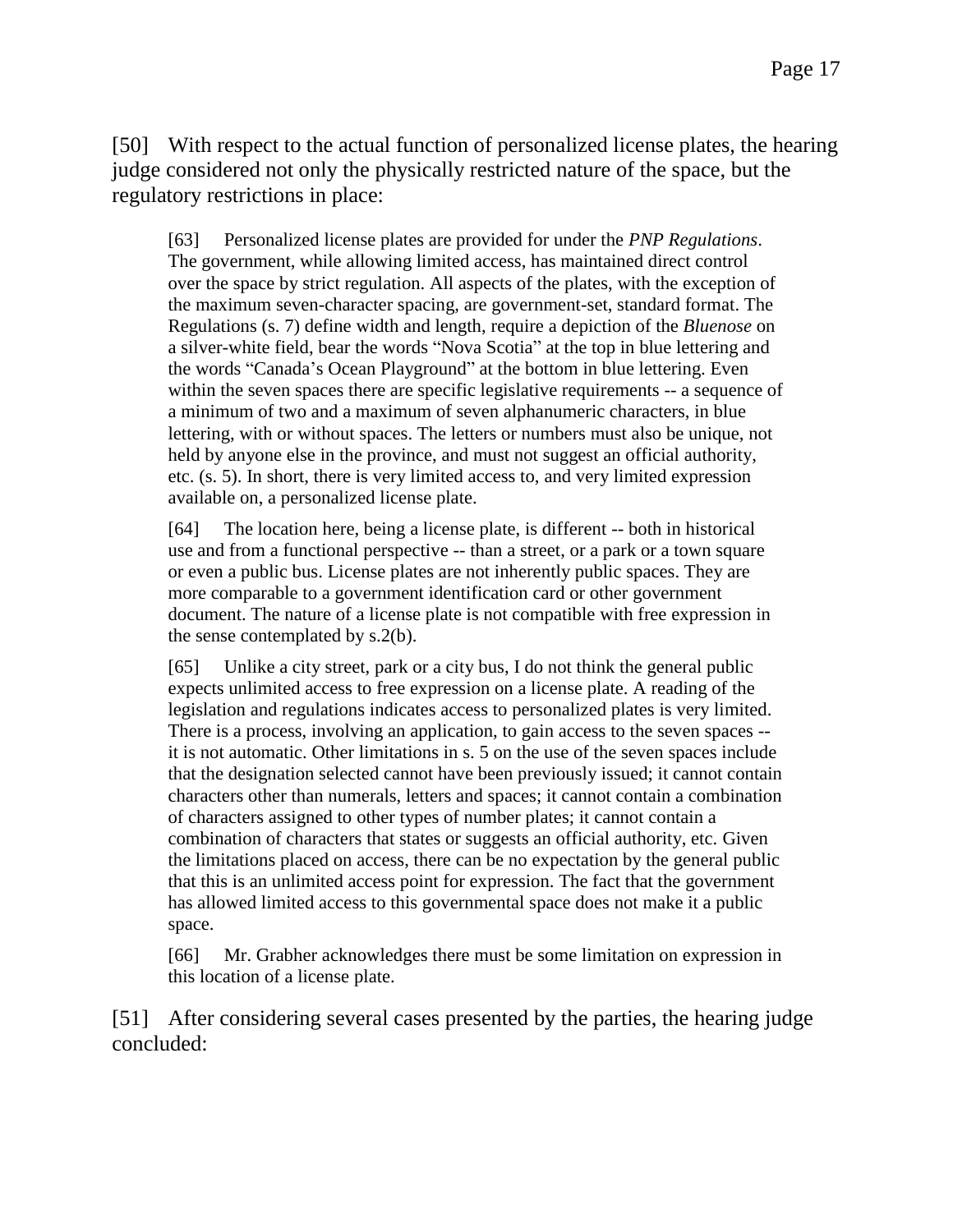[75] The reasoning of the Supreme Court of Canada in *Commonwealth of Canada,* **supra***, Montréal (Ville),* **supra**, and *Canadian Federation of Students, supra*, lead me to conclude that this location, a license plate, does not attract s. 2(b) protection. The Court in *Montréal Ville,* **supra**, confirmed that the basic question with respect to expression on government-owned property is whether the place is a public place where one would expect constitutional protection for free expression and referred to factors to be considered including historical or actual function of the place. As the Court said, at para. 76: "Is the function of the space the activity going on there - compatible with open public expression? Or is the activity one that requires privacy and limited access? Would an open right to intrude and present one's message by word or action be consistent with what is done in the space? Or would it hamper the activity?"

[76] A license plate is not a place for the public to have unimpeded access. A license plate is a highly-regulated space that is used as a government ID to regulate vehicle ownership and to identify the vehicle and its owner(s) for law enforcement and other government agencies. By its very nature it is incompatible with open public expression. Similarly, by its very nature it can allow only limited access to the space.

[52] On appeal, Mr. Grabher argues the hearing judge failed to correctly apply the law in three ways:

 First, she erred in finding that "Government license plates are not 'public places' with a history of free expression". Mr. Grabher says the Province created a history by virtue of inviting citizens to express themselves on personalized license plates;

 Second, she erred in concluding that "Simply because the Respondent has allowed very limited expressive activity on a personalized plate does not mean open access and protection under s. 2(b)" and that license plates are by their "very nature … incompatible with open public expression"; and

 Third, she erred by concluding that, since Mr. Grabher could use an alternative method to express himself, such as a bumper sticker of his name on his vehicle, it was unnecessary to extend s. 2(b) protection to his plate.

[53] Before addressing Mr. Grabher's specific complaints of error, it is useful to comment upon the hearing judge's consideration of the broader statutory and regulatory scheme relevant to personalized license plates. As noted earlier, in reaching her conclusion that personalized license plates was not a venue that attracted s. 2(b) protections, the hearing judge considered a number of provisions other than the two Mr. Grabher alleged were unconstitutional.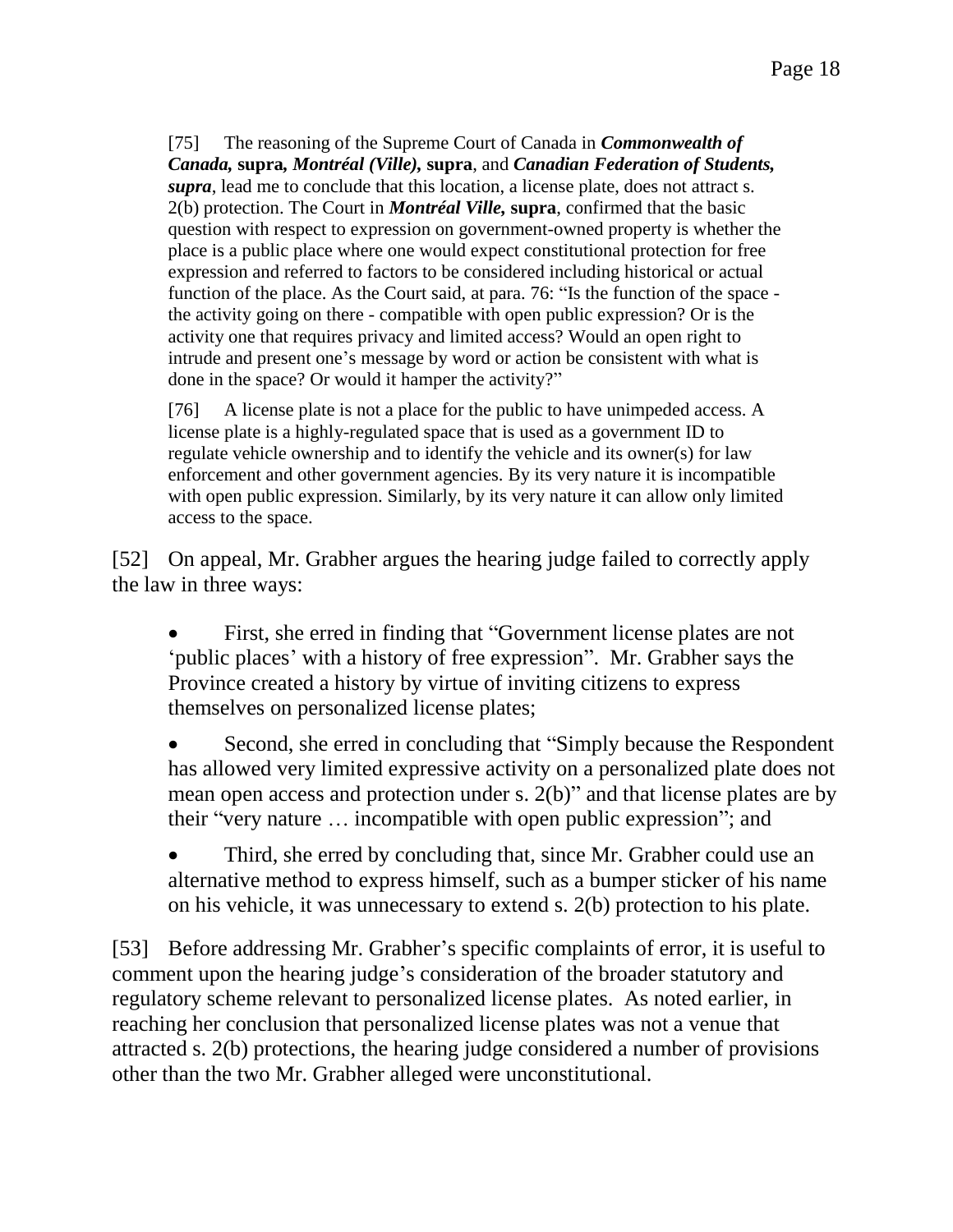[54] In my view, it was appropriate for the hearing judge to not only consider the particular provisions being challenged but the entirety of the scheme in which they operate. The hearing judge was alive to the necessity of considering the historical and actual function of the space and other aspects of it. To fully understand how a government-owned venue has and does function, it is entirely proper, if not necessary, to consider what happens and cannot happen in the space.

[55] In examining the historical and actual function of personalized license plates and the type of expression that occurs there, the hearing judge was correct to consider other aspects of the space including:

- The space for expression was limited to 15.24 cm by 30.48 cm;
- Each plate must be unique, therefore no two could convey an identical expression;
- The expression in the space must utilize no fewer than two and no more than seven numerals, letters (of the English alphabet) and spaces, in blue lettering; and
- The expression cannot utilize other characters, other than letters and numerals.

[56] If the three-part test articulated by the Supreme Court is intended to act as a tool for screening out s. 2(b) claims made in relation to governmental spaces, then the full functioning of that space should be considered. I will now return to Mr. Grabher's complaints.

[57] With respect to Mr. Grabher's first allegation of error, I do not agree the hearing judge erred in concluding there was no "history of free expression" in relation to personalized license plates. It is important to remember that free expression as protected by s. 2(b) is a broad concept. It has been described as "an open right to intrude and present one's message" 3 and to express oneself without constraint. This is contrasted to other forms of expression that may be "limited", "excluded" or "regulated".

[58] To answer whether there was a history of free expression the hearing judge looked at the nature of the expression the Province had invited in the space. By referencing how the space functioned as contemplated in the *Personalized Number Plates Regulations*, she also considered whether the invited expression had been

 $\overline{a}$ <sup>3</sup> *Montréal (City), supra*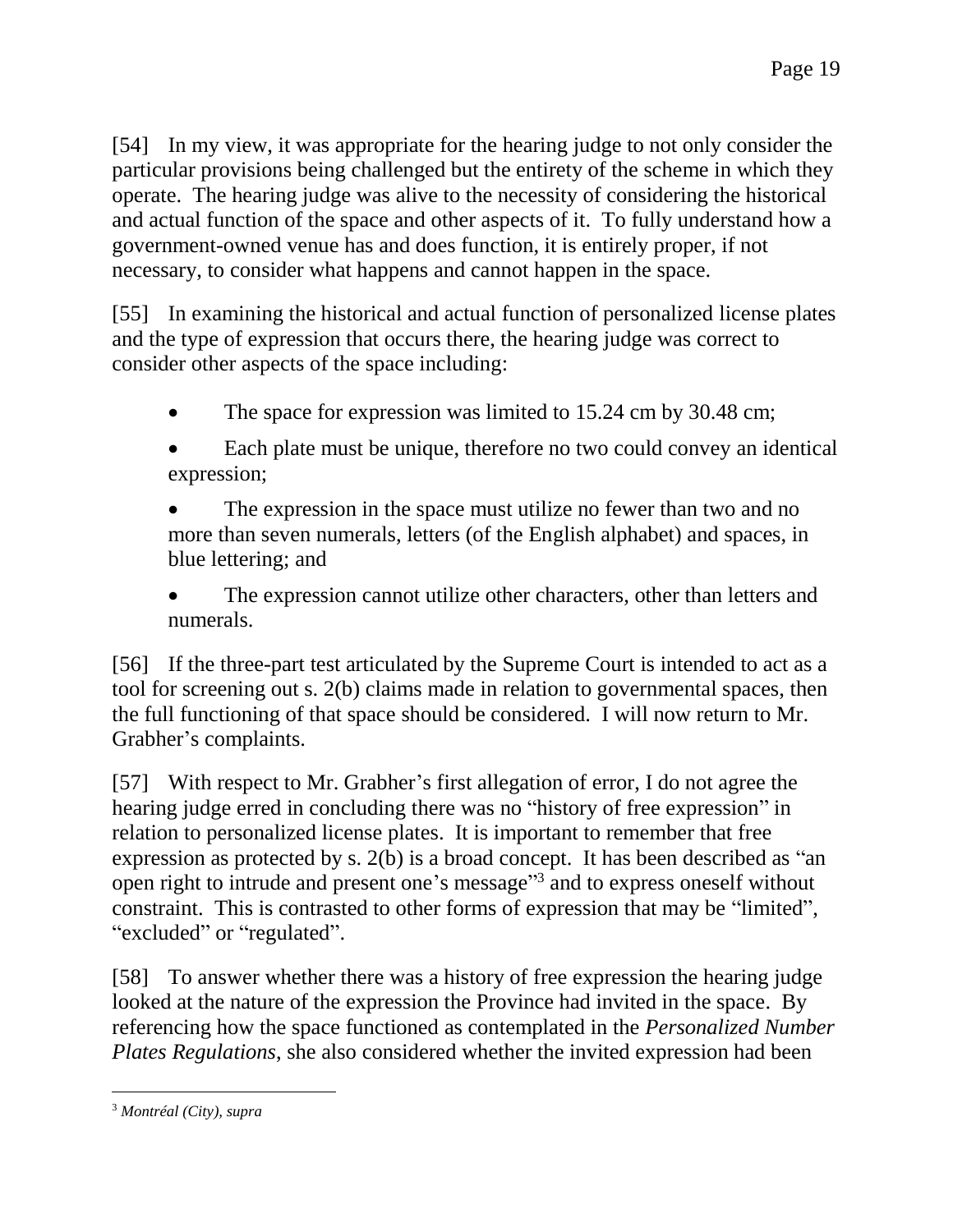open and permitting of a free opportunity for applicants to "intrude and present one's message". The regulatory provisions set out earlier demonstrate the Province has not invited open and free expression in this space but only limited and constrained access. Historically, all invited expression has had to comply with the restrictions compatible with the use of the space as operational license plates, including the physical size of the location, and the other requirements contained in s. 5(c) of the *Personalized Number Plates Regulations*. Expression on personalized license plates in Nova Scotia has always been limited. There has never been free and unfettered expression in this space. The hearing judge's conclusion was correct.

[59] I also do not agree with Mr. Grabher's contention that the hearing judge erred by concluding the Province had not invited s. 2(b) protection in allowing expressive activity on personalized license plates. Permitting a form of limited expression does not create a constitutional obligation to permit an open venue for unrestricted expression. Mr. Grabher has presented no authority that supports a contrary proposition. Such an approach would ignore the Supreme Court's recognition of certain government-owned spaces being suitable for limited expressive activity, but not for full, free and open expression.

[60] I now turn to Mr. Grabher's third complaint. In his factum, he devotes a single paragraph to this alleged error. He explains:

52. Third, Madam Justice Jamieson made a legal error by concluding that, since Mr. Grabher could hypothetically use an alternate mechanism to express himself, such as a bumper sticker of his name on his vehicle, it was unnecessary to extend section 2(b) protection to the Plate. Respectfully, this conclusion misses the point. Mr. Grabher's expression – his surname – was already in the space that the Government of Nova Scotia had invited him to place it: on the Plate. If the state is permitted to avoid accountability for the censorship of citizen expression simply by saying citizens could hypothetically express themselves somewhere else, the protection against government censorship in the *Charter* is weakened and a dangerous precedent set. For this reason, this Honourable Court ought to find that the Registrar is bound by the *Charter* when making decisions regarding applications made under the *PNP Regulations*.

[61] This complaint originates from the hearing judge's consideration of contextual factors that may assist in assessing "other aspects of the space" in which s. 2(b) rights are being asserted. She wrote: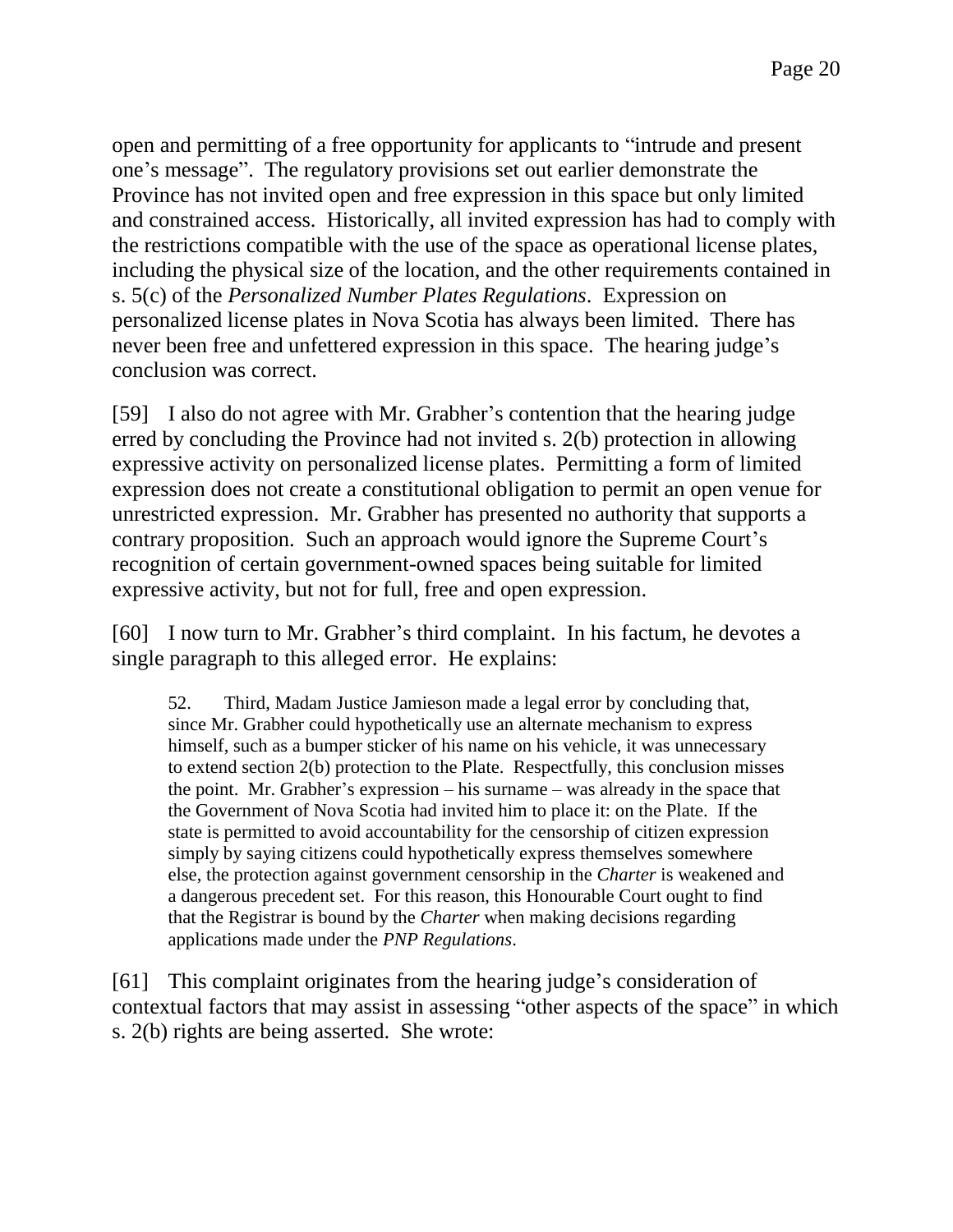[72] Another contextual factor is the degree to which the expressive activity in question can be carried out on property adjacent to the public property. The Court of Appeal in *Breeden, supra,* said, at paras. 25 and 28:

**25** It must be noted that in the present case, it was always clearly open to the appellant to conduct his activity in public areas outside the respective locations but not within the building envelopes of these premises. His right to express himself in the near vicinity of the venues was in no way under threat and he was advised that he was permitted to convey his message to those who attended or passed by such locations. That was obviously not the situation in *Canadian Federation of Students*  for if the respondents could not use the exteriors of buses for advertising, no alternate method existed for reaching the same audience.

**28** This space immediately outside the building is where the appellant should reasonably have expected to have constitutional protection for freedom of expression. The availability of an adjacent location where a party can engage in expression does not necessarily mean that nearby government owned locations without historical use for expression could not also fall under s. 2(b)'s protection. However, this does provide context for the analysis, and tends to indicate that extending protection into a new area of a public building will not be necessary in order for the purposes of s. 2(b) to be fulfilled at such a location. Expressive activity can thus continue in a mode that does not impede the proper functioning of the facility. [Emphasis added]

[73] Similarly the Ontario divisional court in *Vietnamese Association of Toronto*, *supra*, noted that the Association members could use their flag on adjacent property. In addition, the British Colombia Court of Appeal in *Canadian Newspapers Co. v. Victoria (City)*, 1989 CarswellBC 200 (C.A.), noted that there were alternative mechanisms by which the expression in that case could be achieved. Therefore, a further factor for consideration is whether the expressive activity can be carried out on another property, particularly an adjacent property.

[74] In the present case, Mr. Grabher can easily express himself on adjacent property, that being anywhere on his vehicle, including immediately adjacent to his license plate, which he can use to express his pride in his surname and Austrian-German heritage. This could be accomplished, for instance, by use of a bumper sticker. Extending s. 2(b) protection to this location of a license plate is simply unnecessary when free expression can occur in the space adjacent to the license plate.

[62] With respect, Mr. Grabher has not demonstrated legal error on the part of the hearing judge. He has not explained how her reasoning was flawed. Further, this aspect of the hearing judge's reasoning was only one small aspect of the analysis undertaken regarding whether personalized license plates were a venue to which s. 2(b) rights ought to be afforded. Even if her consideration of this contextual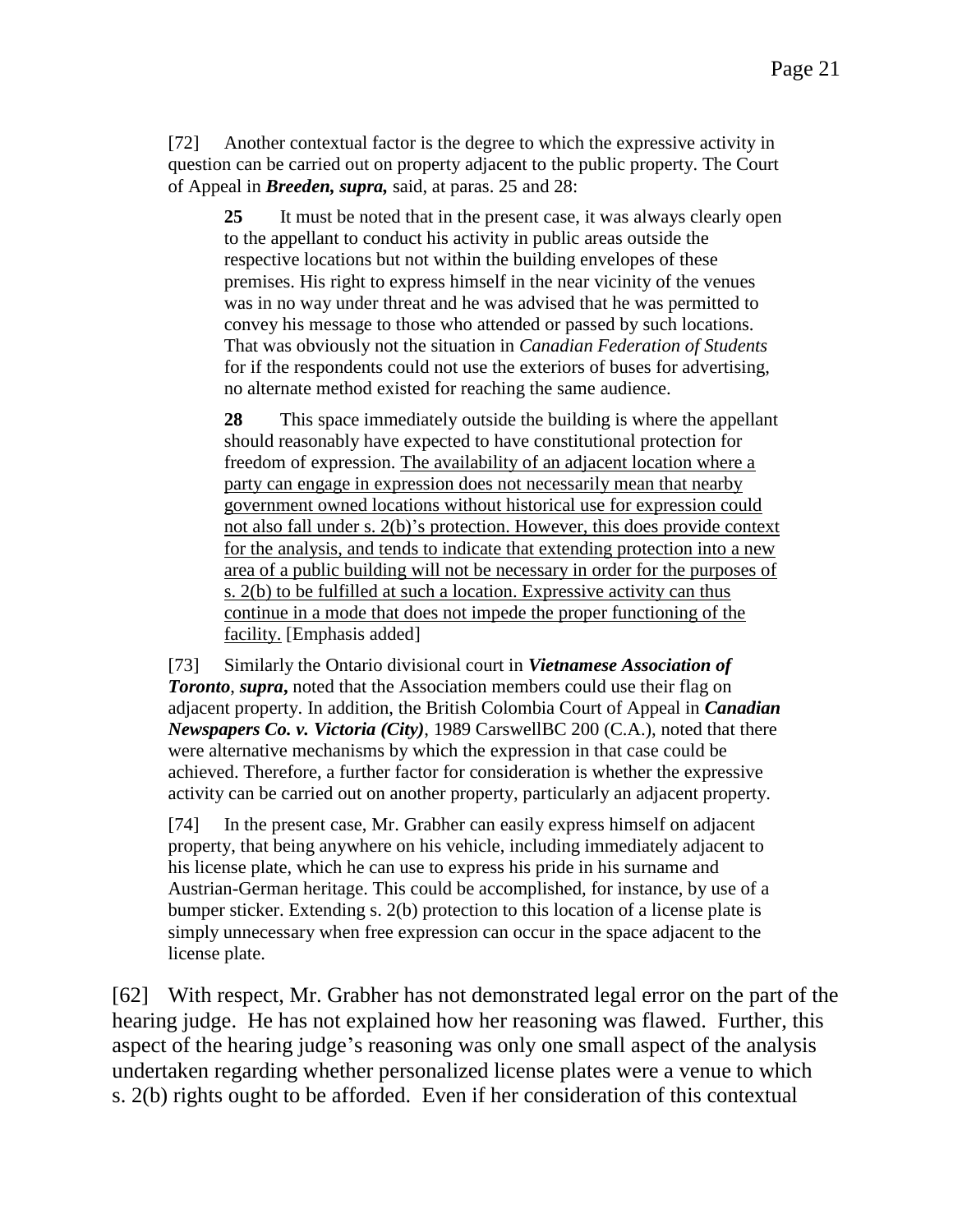factor was erroneous (which I am not convinced it was), it was not dispositive. None of the three complaints raised by Mr. Grabher in challenging the hearing judge's rejection of his s. 2(b) arguments is persuasive.

[63] Notwithstanding agreeing with the hearing judge's ultimate conclusion regarding the applicability of s. 2(b), I am satisfied, however, there was one manner in which she erred. Specifically, although she properly cited the law and otherwise undertook a thorough analysis, her reasons do not demonstrate she considered whether "the method or the location of the conveyance of a message" in the space "conflicts with the values protected by s. 2(b), namely self-fulfilment, democratic discourse and truth finding". 4 This is a necessary aspect of the s. 2(b) analysis.

[64] Expression in this governmental space does not conflict with Mr. Grabher's self-fulfillment. Clearly the opposite is true. Mr. Grabher's evidence, accepted by the hearing judge, was that having the message GRABHER displayed on his license plate was a personal expression of his pride in his family heritage and surname in particular. He said being able to do so had been self-fulfilling for many years.

[65] With respect, the issue of self-fulfillment, and whether expression in the space conflicts with it, is broader than just Mr. Grabher's sense of fulfillment. The proper focus is whether expression in the space, considering its actual function, conflicts with self-fulfillment generally. I believe it does and, in my view, Mr. Grabher's evidence is of assistance in reaching that conclusion. I will explain.

[66] From his evidence we know that being able to display his full surname on his license plate was extremely important to Mr. Grabher. Having it modified in some way was not acceptable to him. He is proud of his name—all of it. His feelings are understandable. But given the nature of the expression possible in the space, and the actual function of license plates, this type of self-fulfillment is not available to all who may seek it. For example, the actual function of personalized license plates would conflict with the self-fulfillment of others by prohibiting the use of their surnames if:

 The surname contains more than seven letters and cannot therefore fit in the space;

 $\overline{a}$ <sup>4</sup> *Canadian Broadcasting Corp. v. Canada (Attorney General), supra*, at para. 37.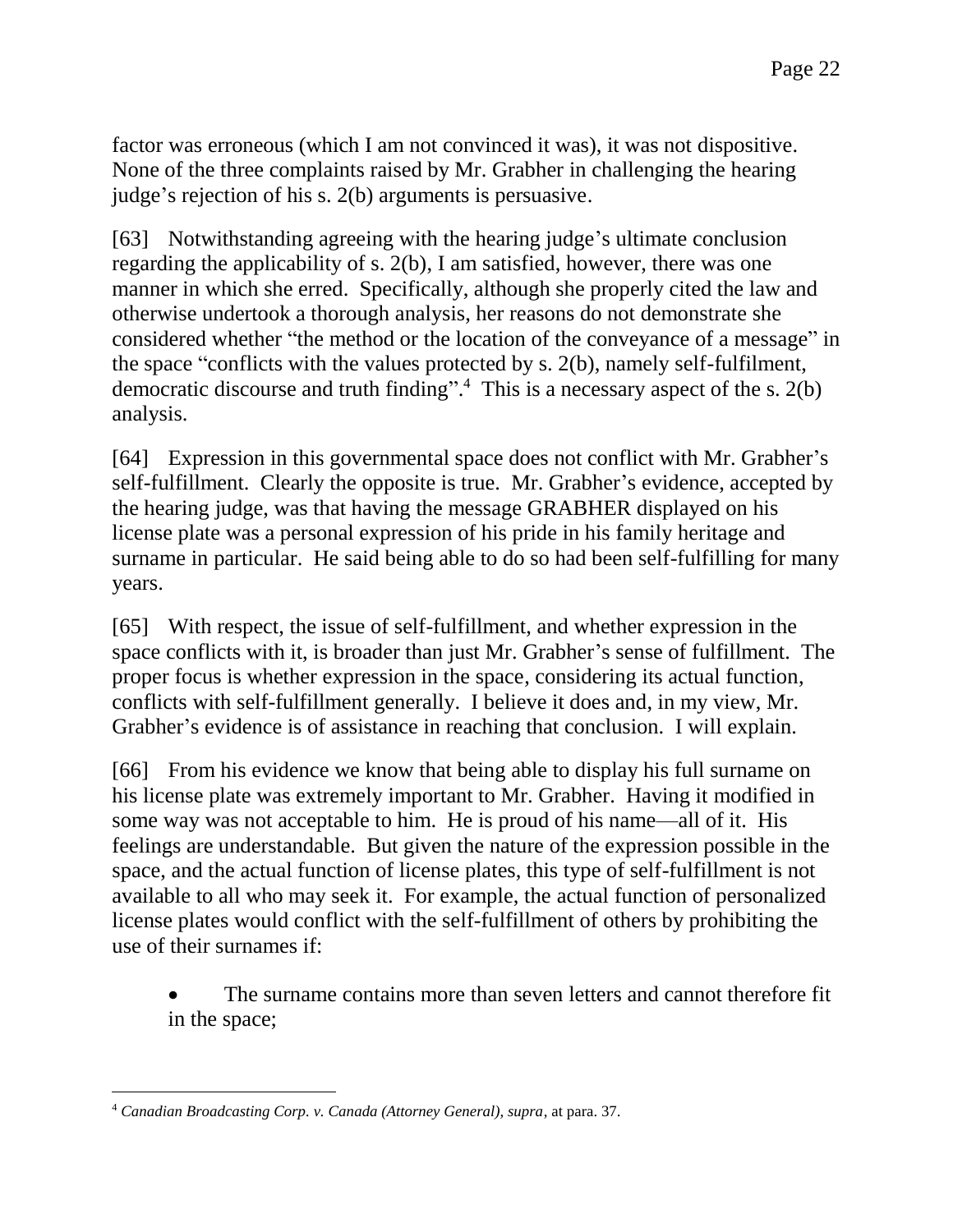The surname is already in use as a personalized license plate (for example common surnames such as SMITH, JONES or LEBLANC) and is therefore not available;

 The surname contains symbols not available on personalized license plates (for example CÔTÉ); and

 They wish to express their surname in a language that utilizes other letters or symbols not available on personalized license plates.

[67] Although the function of personalized license plates and the means of expression on them do not conflict with the self-fulfillment of those applicants who can express themselves within the constraints of the space, the same cannot be said for everyone. This highlights the unsuitableness of this particular location for the application of s. 2(b)—a freedom guaranteed to all, not just some.

[68] I am also of the view that other aspects of the space give rise to conflicts with the underlying values of democratic discourse and truth-telling. At its simplest, being unable to express the identical message as previously expressed by another person conflicts with democratic discourse. Yet that is how expression must function in this space to serve its primary function (providing a unique identifier for every registered vehicle). Permitting free expression on personalized license plates would mean an applicant could insist on intruding and presenting their message, even if it were identical to another's. This again demonstrates that free, open and unconstrained expression is incompatible with this location and its actual function.

[69] Finally, Mr. Grabher's own circumstances highlight why the actual function of the space, and how expression occurs in it, conflicts with truth-telling. His "truth" was an expression of his surname; however, the evidence before the hearing judge was that it could be interpreted as conveying a very different meaning.<sup>5</sup>

[70] Expression in this location requires "speakers" to convey messages confined to seven spaces. Although some combinations of letters, numbers and spaces may produce a message that is clear and capable of expressing the conveyor's "truth", again, the same cannot be said for all. Being confined by this aspect of the space necessitates the conveyance of "truth" that can fit within the permitted parameters. Not all expressions of truth can be adapted to the space or expressed with clarity.

 $\overline{a}$  $<sup>5</sup>$  I will explain later why that evidence was properly before the court and the hearing judge was entitled to accept it.</sup>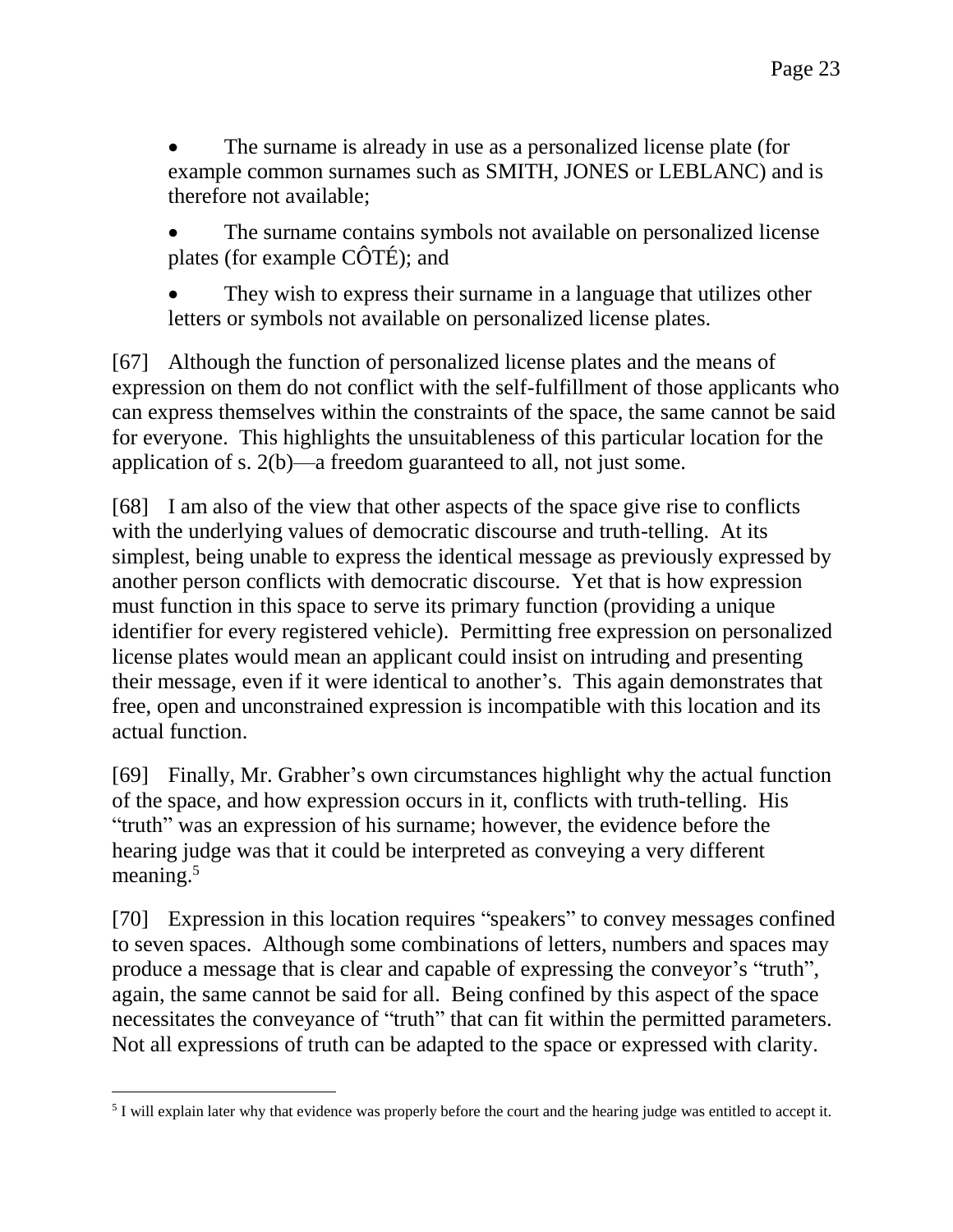Again, s. 2(b) protection cannot be established where some expressions of "truth" can fit within the space when not all are able to.

[71] For the reasons above, I would decline to interfere with the hearing judge's conclusion that personalized license plates in Nova Scotia do not attract s. 2(b) protection. She was correct in concluding the nature of personalized license plates make the location incompatible with the guarantee of open, free and unconstrained expression.

*Did the hearing judge err in concluding the Registrar's decision to recall the GRABHER license plate did not infringe Mr. Grabher's s. 15 equality rights?*

[72] Section 15 of the *Charter* states:

15(1) Every individual is equal before and under the law and has the right to the equal protection and equal benefit of the law without discrimination and, in particular, without discrimination based on race, national or ethnic origin, colour, religion, sex, age or mental or physical disability.

[73] In the court below, Mr. Grabher argued the Registrar's decision to recall his personalized license plate discriminated against him due to his Austrian-German heritage. He asserted s. 27 of the *Charter* was relevant to considering his allegation of discrimination under s. 15, as that provision requires all rights and freedoms to "be interpreted in a manner consistent with the preservation and enhancement of the multicultural heritage of Canadians".

[74] Before considering Mr. Grabher's allegations of error, it is helpful to set out the principles relevant to claims under s. 15 of the *Charter*. There is no shortage of authorities from the Supreme Court of Canada. Most recently, in *Fraser v. Canada (Attorney General)*, 2020 SCC 28, Justice Abella writing for the majority re-affirmed the two-step test for establishing a *prima facie* breach of s. 15. She wrote:

[27] Section 15(1) reflects a profound commitment to promote equality and prevent discrimination against disadvantaged groups (*Quebec (Attorney General) v. A*, [2013] 1 S.C.R. 61, at para. 332; *Kahkewistahaw First Nation v. Taypotat*, [2015] 2 S.C.R. 548, at paras. 19-20). To prove a *prima facie* violation of s. 15(1), a claimant must demonstrate that the impugned law or state action:

• on its face or in its impact, creates a distinction based on enumerated or analogous grounds; and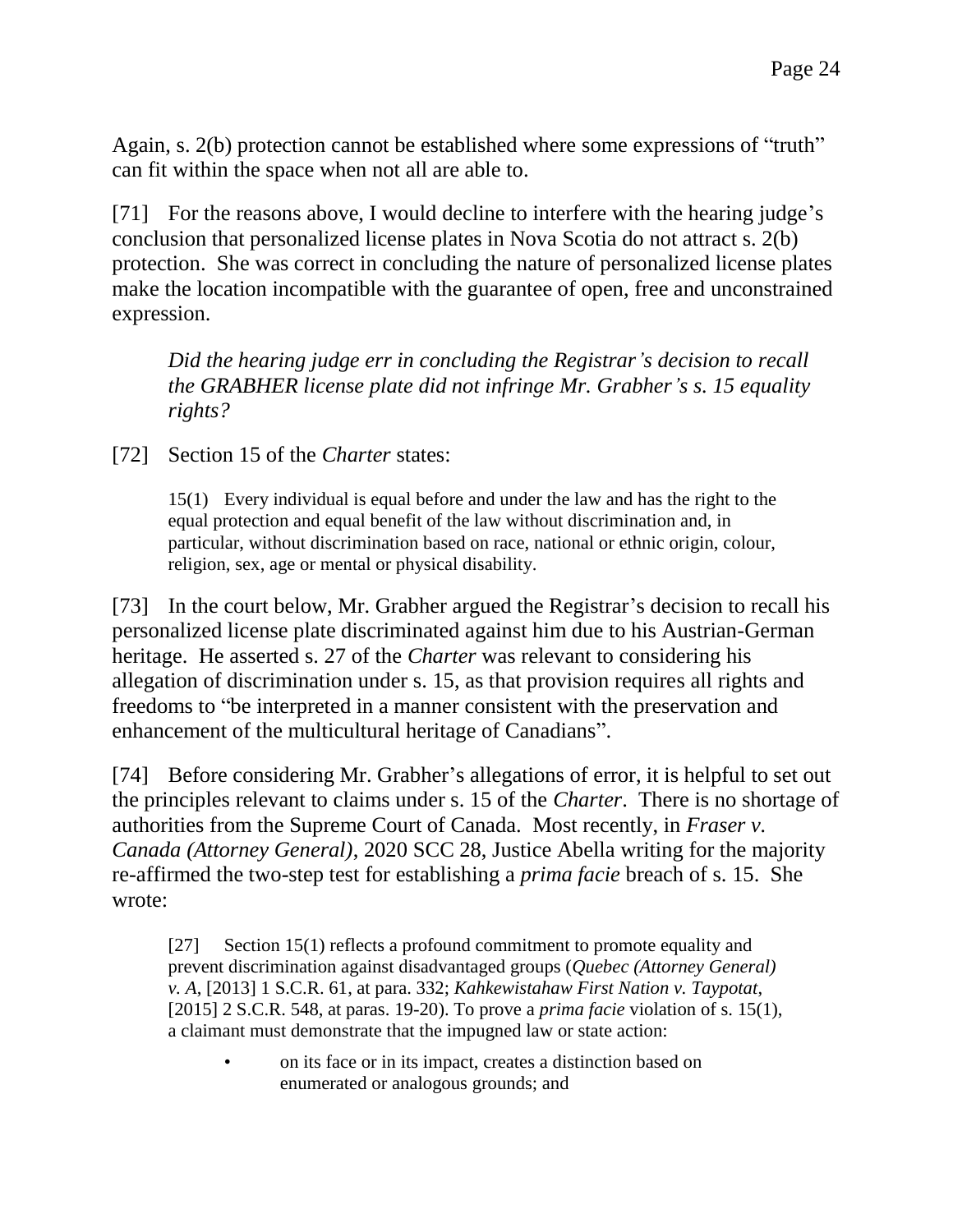• imposes burdens or denies a benefit in a manner that has the effect of reinforcing, perpetuating, or exacerbating disadvantage.

(*Quebec (Attorney General) v. Alliance du personnel professionnel et technique de la santé et des services sociaux*, [2018] 1 S.C.R. 464, at para. 25; *Centrale des syndicats du Québec v. Quebec (Attorney General)*, [2018] 1 S.C.R. 522, at para. 22.)

[75] Applying the above test to the case at hand, to establish a breach of s. 15, Mr. Grabher must first show the Registrar's decision to recall his GRABHER license plate was based on his Austrian-German heritage. Secondly, he would need to show the Registrar's decision imposed a burden or withheld a benefit that served to reinforce, perpetuate or exacerbate disadvantages experienced by citizens of Austrian-German descent.

[76] The hearing judge identified the above test<sup>6</sup> and found Mr. Grabher did not meet the first element. She reasoned:

[90] I find that Mr. Grabher is unable to meet the first part of the test. The provision in s.  $5(c)(iv)$  does not create a distinction based on an enumerated or analogous ground. Further, the Registrar did not recall Mr. Grabher's personalized plate because he is of German-Austrian heritage. The plate was recalled because the seven letters "GRABHER" could be interpreted as a socially unacceptable statement (GRAB HER), without the benefit of further context indicating this was Mr. Grabher's surname. Given the limitation of up to seven numbers or letters, with or without spaces, in combination with the governmentmandated, standard plate, there is no potential for context to be provided on the personalized plate. For example, it is not possible for the personalized license plate to state what Mr. Grabher clearly intended to portray which is: "My surname is Grabher."

[91] The Registrar's actions indicate that anyone with the personalized plate "GRABHER", regardless of their national or ethnic origin, would be denied such a plate. She indicated this in her letter of December 9, 2016 to Mr. Grabher where she states:

… Please be advised that the Office of the Registrar of Motor Vehicles has received a complaint about your personalized plate GRABHER. While I recognize this plate was issued as your last name the public cannot be expected to know this and can misinterpret it as a socially unacceptable slogan.

l

<sup>&</sup>lt;sup>6</sup> *Fraser, supra*, had not been decided when the hearing judge issued her reasons. She relied on earlier authority citing the same test, *Kahkewistahaw First Nation v. Taypotat*, 2015 SCC 30 in particular.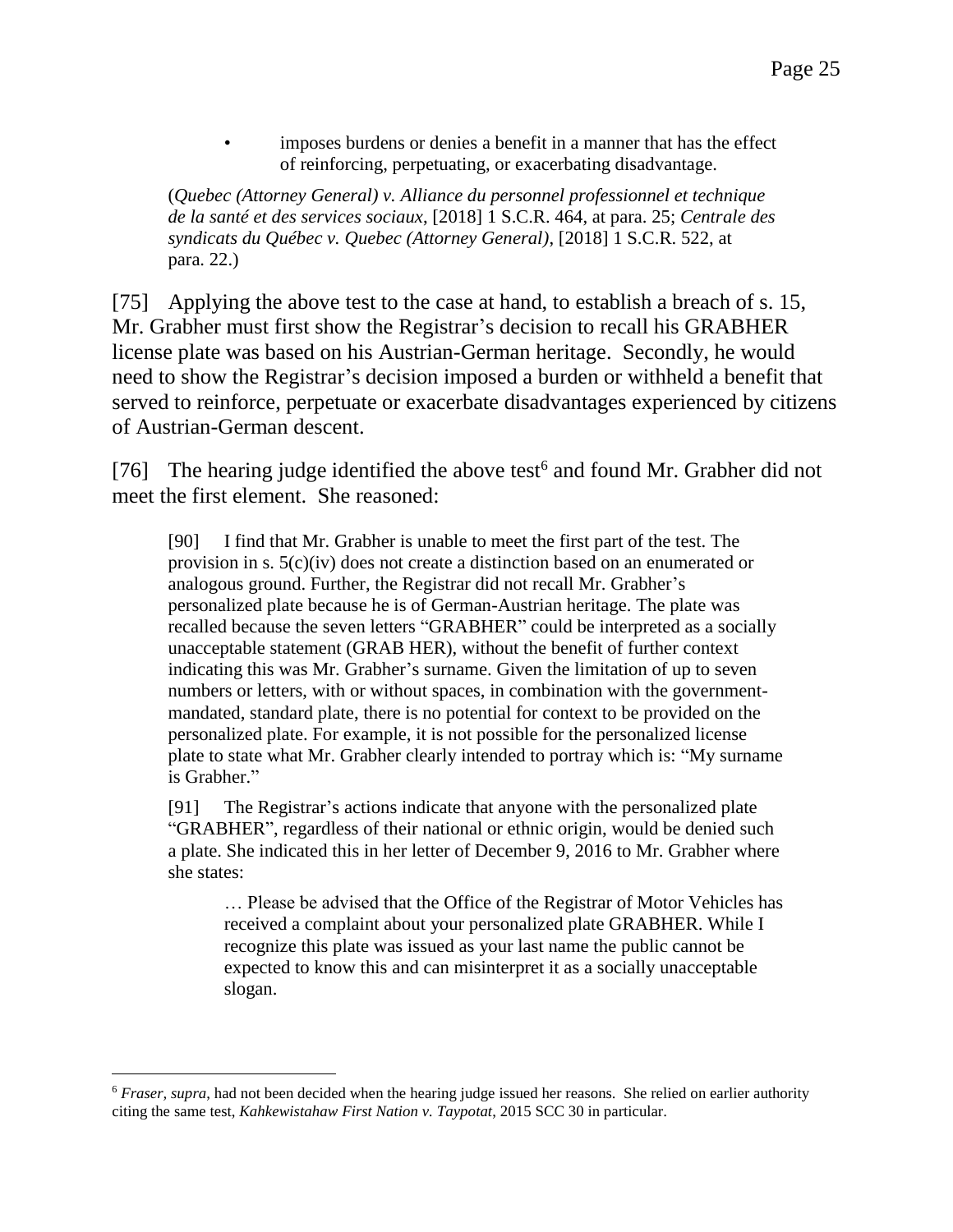[77] The hearing judge reached a similar conclusion with respect to the second element required to establish an infringement of s. 15:

[96] The Supreme Court in *Taypotat, supra,* said that this second part of the test focuses on arbitrary -- or discriminatory -- disadvantage, where the law imposes burdens or denies benefits in a manner that has the effect of reinforcing, perpetuating or exacerbating their disadvantage. As the Respondent pointed out, Mr. Grabher has adduced no evidence to suggest that persons of Austrian-German heritage suffer from any pre-existing disadvantage or stereotyping in Canadian society. In addition, he has not adduced any evidence establishing how the denial of a personalized number plate bearing his surname would reinforce, perpetuate or exacerbate a pre-existing disadvantage or stereotyping. There is simply no factual record supporting this argument.

[97] It is not sufficient to establish a s. 15 violation for Mr. Grabher to say that, as a result of this matter, his surname has become highly publicized and that he is hurt by the recall of his personalized plate bearing his surname. While the sentiments are understandable, they do not establish discriminatory disadvantage.

[98] I have great difficulty seeing how ss.  $5(c)(iv)$  and 8, which allow the Registrar to refuse an application or recall a plate, if the maximum allowance of seven letters is offensive or not in good taste, has the effect of perpetuating arbitrary or discriminatory disadvantage against individuals of Austrian-German heritage. I do not see any discriminatory conduct or impact. The Registrar's decision does not result in consequences for Canadians of Austrian-German heritage. While it has consequences for Mr. Grabher personally, I find they are limited. Mr. Grabher is not denied access to personalized plates, but simply access to a plate bearing the seven letters, "GRABHER".

[78] In oral argument before this Court, Mr. Grabher's counsel noted his challenge to the hearing judge's s. 15 conclusion was not his "strongest argument on appeal". It was submitted, however, that notwithstanding the hearing judge identifying the correct legal principles, she failed to recognize the Registrar's decision was based upon two missteps. Firstly, the Registrar anglicized Mr. Grabher's name to create the words "grab her". Secondly, she then added words that did not exist to create an offensive meaning—"grab her in the pussy". Mr. Grabher submits both of these give rise to a breach of his s. 15 rights. He further argues his name subsequently being added to the list of offensive terms previously rejected by the Registrar impacted his personal dignity.

[79] Mr. Grabher's submissions before this Court are substantially a repetition of those advanced before the hearing judge and which she rejected. It is not this Court's function to reconsider and re-weigh these arguments. Mr. Grabher must demonstrate error by the hearing judge in reaching her conclusions. After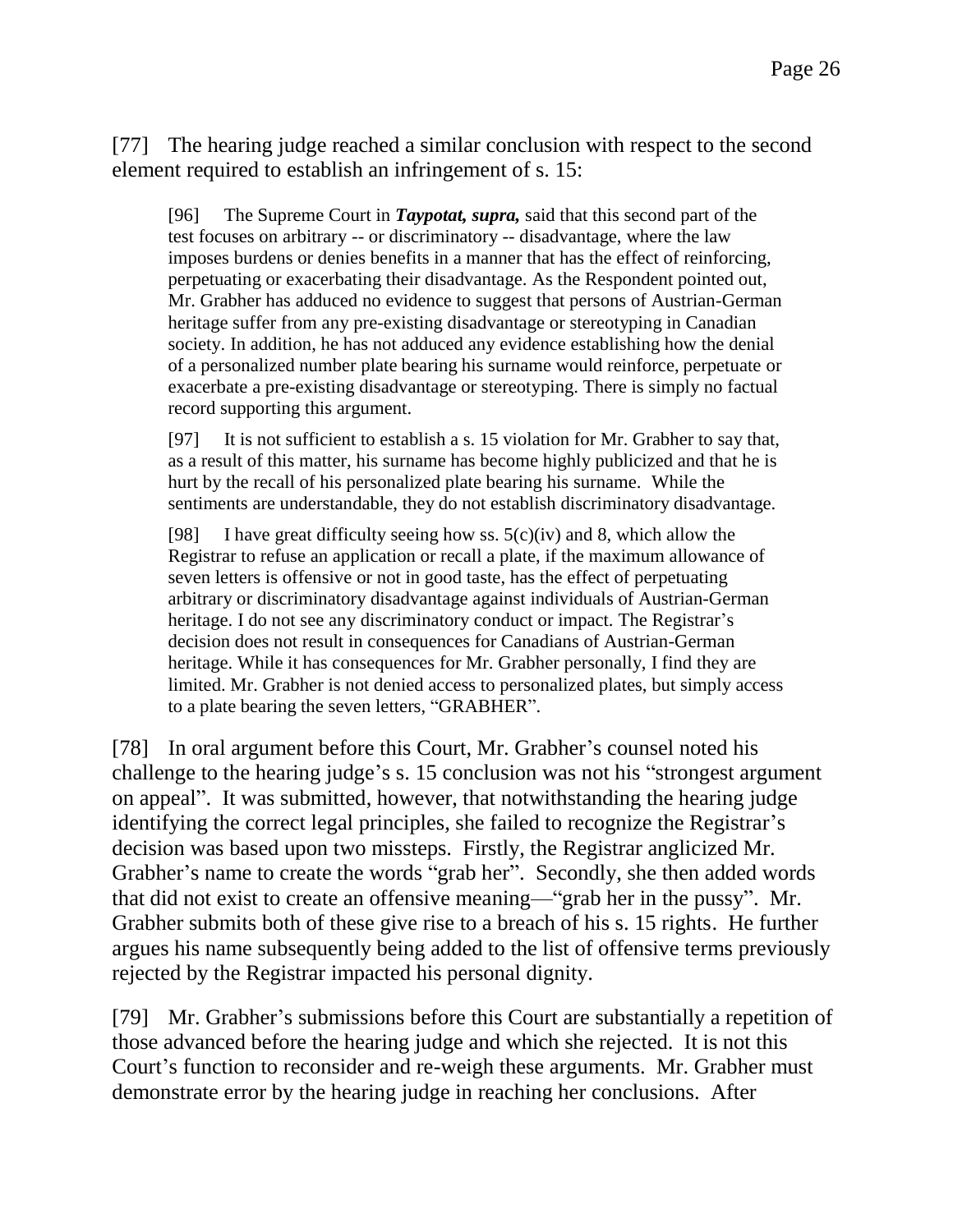considering the entirety of the record, the hearing judge's reasons and the arguments on appeal, I can find no error justifying appellate intervention. Mr. Grabher did not establish either element required to demonstrate a breach of s. 15. He did not demonstrate the decision to revoke his license plate arose due to his ethnicity. Nor did he establish the Registrar's action served to perpetuate disadvantages suffered by persons of Austrian-German heritage. I am satisfied the hearing judge's conclusion was correct.

[80] Based on the above, the appeal should be dismissed. However, I will address the three evidentiary issues raised by Mr. Grabher.

# *Did the hearing judge err in her treatment of the expert evidence?*

[81] Mr. Grabher submits the hearing judge should not have admitted the evidence of Dr. Rentschler. If admitted, he says she should not have afforded it any weight. Mr. Grabher also says the hearing judge erred by failing to consider the evidence of Dr. Soh, particularly in light of the inconsistencies between her opinion and that of Dr. Rentschler.

# *The admissibility of Dr. Rentschler's evidence*

[82] Some background is helpful to place Mr. Grabher's complaints in the proper context. The issue of Dr. Rentschler's qualification and the scope of her opinion was the subject of a pre-hearing motion brought by Mr. Grabher in 2018 before another judge of the Supreme Court of Nova Scotia, Justice Pierre Muise. Earlier in the proceedings the Province had filed an affidavit that attached the expert report from Dr. Rentschler. Mr. Grabher sought to have the affidavit and report struck, arguing it was not properly admissible expert opinion.

[83] Mr. Grabher's motion was successful in part. Justice Muise undertook a thorough analysis of the purpose of the proffered opinion, its relevance to the issues before the court, its necessity and whether its benefits outweighed its potential risks. In his written reasons (2018 NSSC 87) Justice Muise concluded Dr. Rentschler's opinion would be admissible provided she address four specific questions:

[146] For the benefits of Dr. Rentschler's evidence to outweigh its potential risks, its format must be revised so that it answers the real questions for which it may be proffered, and, of course, provides reasons for the answers. Those questions are: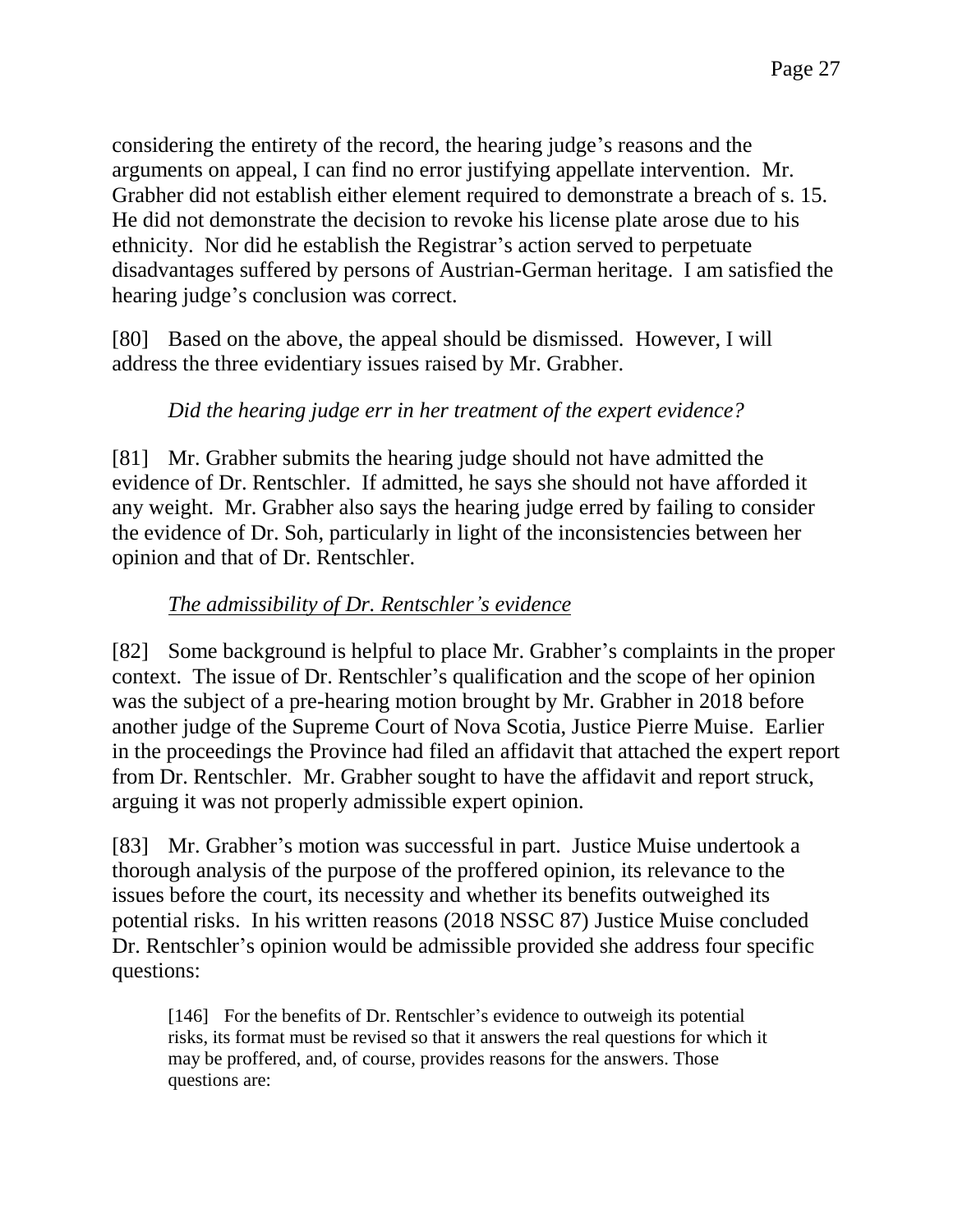- 1. How, if at all, does social and cultural context affect the interpretation of the expression "GRABHER" on a governmentissued licence plate?
- 2. If social and cultural context affects the interpretation of the expression "GRABHER" on a government-issued licence plate, has that context changed over time?
- 3. If so, how, if at all, has that change affected the manner in which the expression is interpreted?
- 4. What impact, if any, would the expression "GRABHER" on a government-issued licence plate have?

[147] Dr. Rentschler is qualified as an "expert in representations of gendered violence across media platforms" to provide opinion evidence in relation to: the effect of social and cultural context on interpretation of expression; "how language that supports gendered violence plays a contributing role in promoting violence against women"; and, the impact of such expression.

[148] Her revised opinion evidence must remain within the bounds of that nature and scope of opinion evidence.

[84] Mr. Grabher did not appeal Justice Muise's determination. Dr. Rentschler proceeded to swear a subsequent affidavit that attached a revised expert report in which she answered the four questions set out above. Mr. Grabher did not attempt to challenge by way of a further pre-hearing motion the scope or admissibility of Dr. Rentschler's revised report, nor her qualifications.

[85] The record discloses Mr. Grabher's counsel made a number of representations to the hearing judge relating to Dr. Rentschler's evidence at the outset of the hearing. I note the following:

 As a preliminary matter, the hearing judge asked the parties to identify the affidavits they would be seeking to rely upon in the matter. Appellant's counsel, Jay Cameron, advised:

**I, of course, intend to rely on the revised affidavit of Dr. Rentschler**. I may, within cross-examination, have occasion to ask her about her initial opinion although I think that's unlikely. So there are two reports of Dr. Rentschler, one was filed January 24, 2018 and the other Rentschler report was filed in July 2018, July 30, 2018, I believe.

 Later in dealing with a preliminary concern regarding the admissibility of an affidavit attaching a transcript of an earlier motion decision of Justice Muise, Mr. Cameron tells the hearing judge: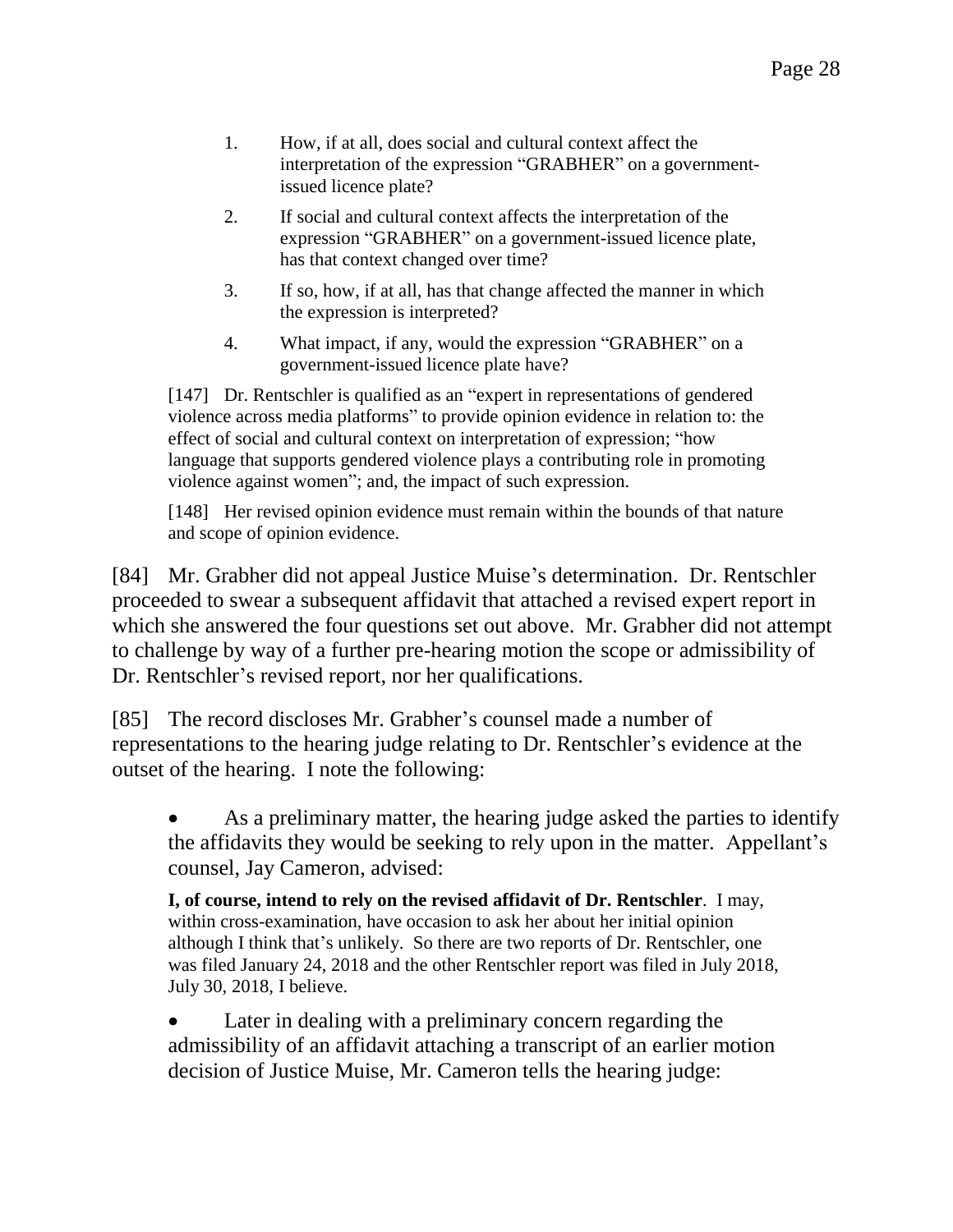With all due respect, the Crown is going to rely on the decision of Mr. Justice Muise to say that Professor Rentschler is qualified as an expert in certain areas. They're going to rely on a prior decision of this Court in this matter. It was preliminary and **I'm not going to object to it**.

 Immediately before Dr. Rentschler was called to give evidence, the following exchange appears on the record:

**MR. TOWNSEND**: And we have Professor Rentschler here. She's outside. She's ready to come in and be cross-examined. In terms of mechanics, My Lady, we had filed our statement of qualification on the ... on July 23rd.

**THE COURT**: Yes. I have a copy of the statement of qualification. Any issue, Mr. Cameron?

**MR. CAMERON**: No, My Lady.

(Emphasis added)

[86] Mr. Grabher did not challenge Dr. Rentschler's qualifications, nor did he raise any admissibility concerns with respect to Dr. Rentschler's report as a preliminary matter. He did not complain that her report went beyond the confines of the questions Justice Muise directed her to address. He did not request Justice Muise's decision on admissibility be revisited. Given Mr. Cameron's representation that he intended to rely on her revised affidavit and report, it is implicit Mr. Grabher, at least prior to her cross-examination, viewed Dr. Rentschler's evidence as meeting the requirements of threshold admissibility.

[87] In his closing submissions, Mr. Grabher's counsel raised concerns with respect to the contents of Dr. Rentschler's revised report, specifically the differences with the original report considered by Justice Muise. Counsel submitted these differences on the face of the two reports gave rise to concerns about Dr. Rentschler's impartiality:

And the report was made … was almost tripled in size and there's a number of things that have been altered. And I … you know, you could spend with … as Your Ladyship is aware, there are constraints of what you can do with a witness. You can't continue indefinitely with a witness. The fact is that there are significant differences that, in my respectful submission, go to the impartiality of Dr. Rentschler. Her willingness to change the core proposition of her expert report regarding the inference of what the plate means, what you can infer … an inference is what you can take from one proposition or one fact and move to a second fact with almost complete certainty. That's what an inference is. So she says that … in her first report, she says that the plate "infers" the words that she says. And then in her second report, she changed that.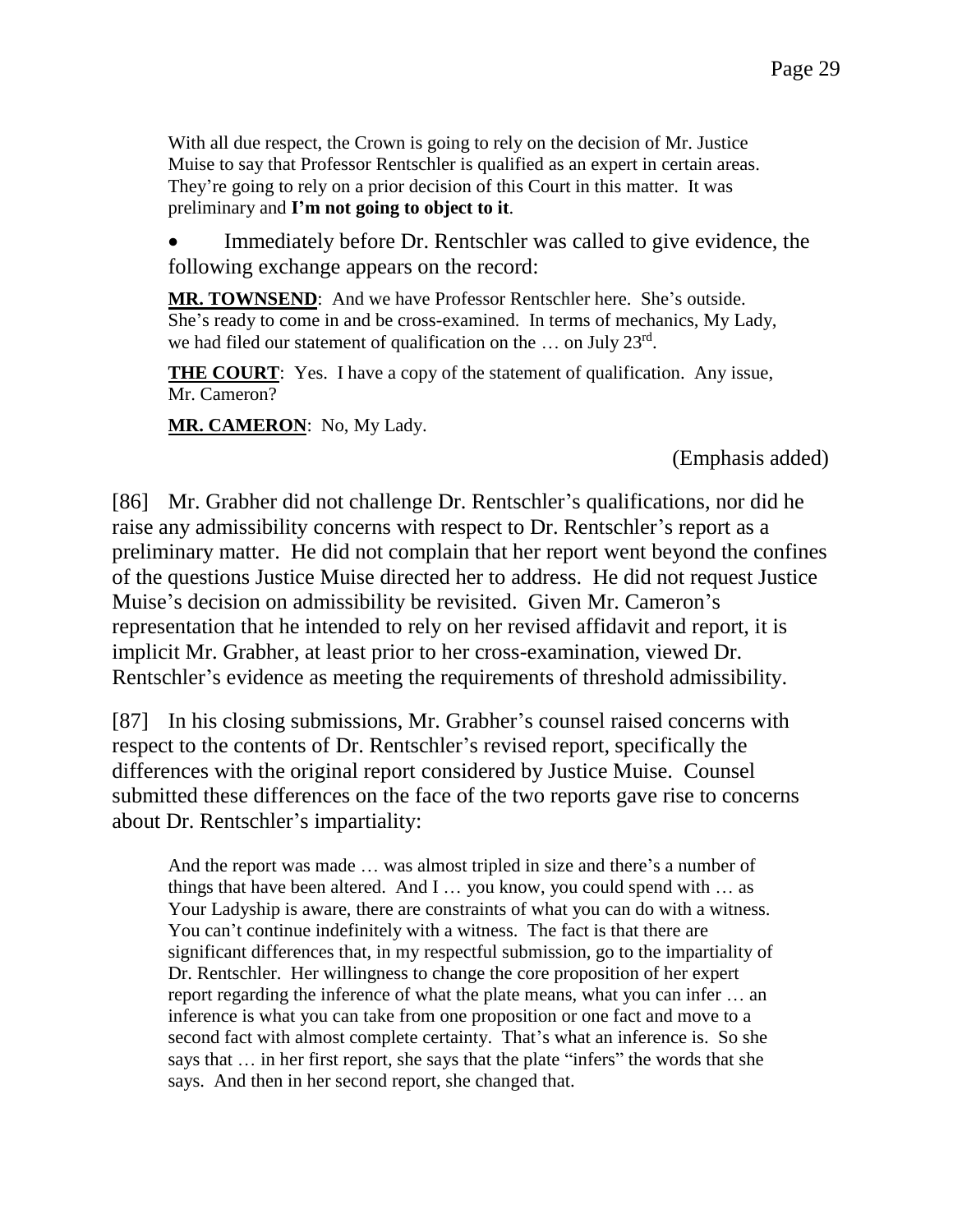[88] Dr. Rentschler's first report, although referred to by counsel in his crossexamination, was not entered into evidence at the hearing. It is not part of the record on appeal. In her evidence, Dr. Rentschler explained the three differences identified in cross-examination between the two reports had resulted from the requirement for the revised report to address the specific questions posed by Justice Muise.

[89] The only other concern raised by counsel before the hearing judge in relation to Dr. Rentschler's opinion was that it was based in "social science". He submitted:

The other thing that I would say is that Professor Rentschler deals in an area of social science that is unsettled. It is theoretical. It is abstract. It is not … it has not been formulated succinctly. And while there is no doubt benefit … you know, I don't … I'm not casting dispersions at her profession, but in regard to the things that she is opining on as evidence before this Court, such as the idea that seeing a license plate like that in this case will legitimize sexual violence is different than interpreting it a certain way, that there is … I think this Court should be very careful about accepting her evidence at the gatekeeper stage of the **White Burgess Langille Inman** case from the Supreme Court of Canada in 2015. And that case is rigorously scrutinized by Justice Muise. There are criteria which have to be met at the gatekeeper stage of reliability and dependability.

And in … according to the case in **Burgess**, the … if the Court is going to consider expert testimony in a contested ground of social science, it has to rigorously scrutinize that evidence to prevent a miscarriage of justice, because of the nature of expert opinions. Opinion evidence is inadmissible normally, but experts' is an exception. And that's why that evidence should be scrutinized very carefully before it is let in or considered, especially given the things that arose from cross-examination today, in my respectful submission.

[90] Counsel did not articulate for the hearing judge what "things" had arisen during Dr. Rentschler's cross-examination that would have impacted on her previously agreed qualification or the admissibility of her evidence.

[91] In his factum on appeal, Mr. Grabher now articulates why Dr. Rentschler's opinion was not logically relevant, not necessary and why she was not qualified to offer the opinion she did. His complaints have expanded from those expressed to the hearing judge to now encompass 30 paragraphs in his written submissions before this Court. Many of his arguments appear to be the same as those advanced before Justice Muise, who found Dr. Rentschler's opinion, provided it was confined to the questions he identified, to be logically relevant and necessary.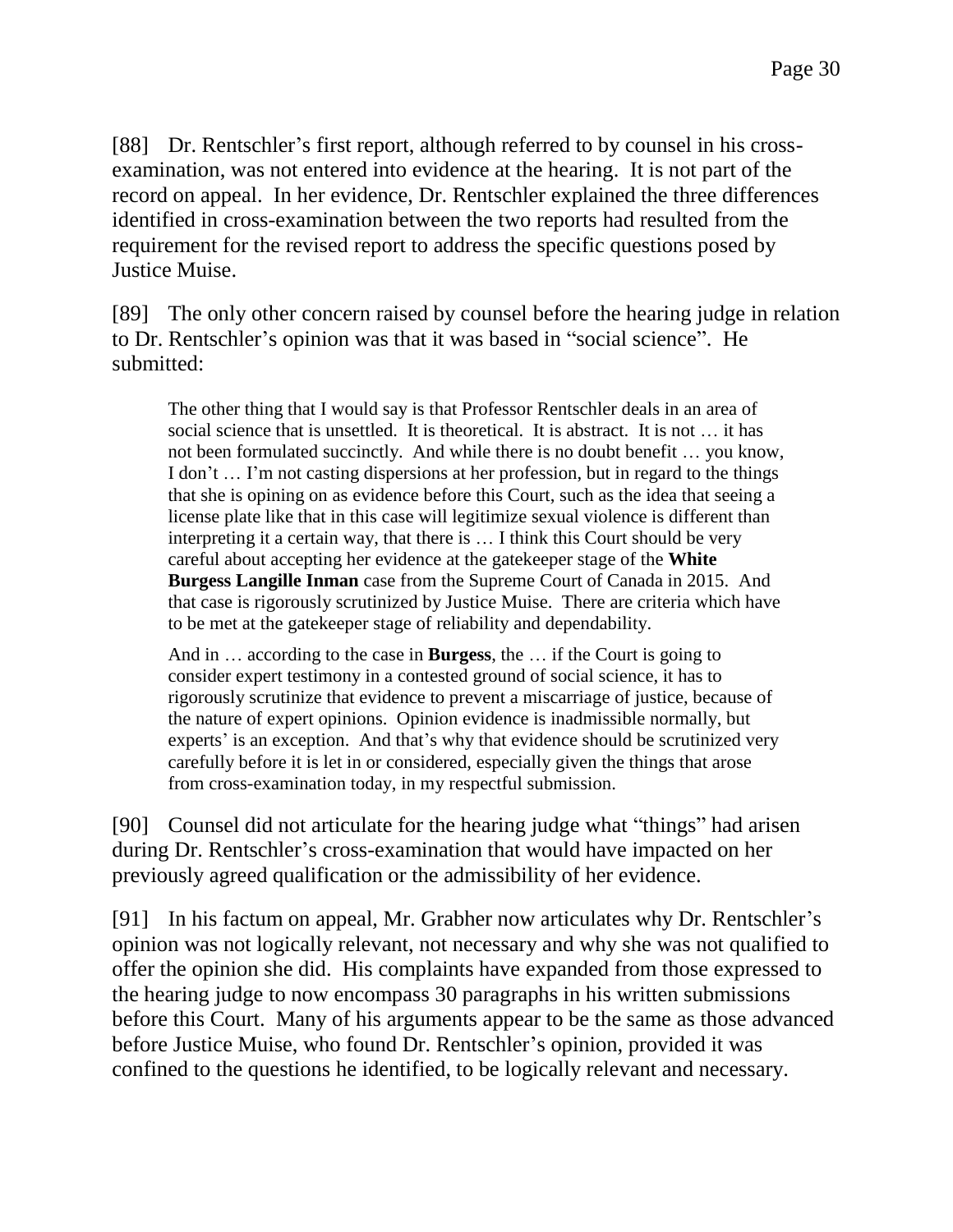[92] The admissibility of expert opinion is a question of law, and therefore a hearing judge must be correct in their determination it should be admitted. Here, the admissibility of Dr. Rentschler's opinion had been determined, as were her qualifications, in advance of the hearing. Although it was open to the hearing judge to consider any new arguments raised with respect to these earlier determinations, she was also entitled to rely upon the lack of serious challenge to them. If a party contests the admissibility of an expert opinion, it is incumbent on them to articulate clearly and specifically to the hearing judge why the opinion is flawed. This was especially so in this instance given Justice Muise's earlier determination.

[93] In my view, the concerns raised by Mr. Grabher in his closing submissions to the hearing judge did not preclude her from finding Dr. Rentschler was qualified to offer the opinion contained in her revised report, or that her opinion was admissible. Further, the expanded arguments now presented on appeal as to why Dr. Rentschler was not qualified, and her opinion inadmissible, do not disclose an error justifying appellate intervention.

# *The consideration of Dr. Soh's evidence*

[94] As noted earlier, Dr. Soh was called by Mr. Grabher to provide opinion evidence. It is important to note, however, the nature of her opinion was confined to rebutting that of Dr. Rentschler. As Mr. Cameron explained to the hearing judge, Dr. Soh was not intended to provide a new opinion or be "a stand-alone expert".

[95] On appeal, Mr. Grabher asserts the hearing judge "failed to analyze or consider any of Dr. Soh's conclusions or opinions, even though the evidence [as between the experts] was contradictory". The Province submits the hearing judge's treatment of the expert opinion does not disclose an appealable error. Specifically, the Province argues given her qualification was significantly different than that of Dr. Rentschler, Dr. Soh's evidence was of limited use for rebuttal purposes.

[96] I agree with the Province's submission. Justice Muise had found Dr. Rentschler to be qualified to address the four questions he directed to be answered. She was found to be an expert in gendered violence across media platforms, capable of giving opinion evidence in relation to the effect of social and cultural context on interpretation of expression, how language that supports gendered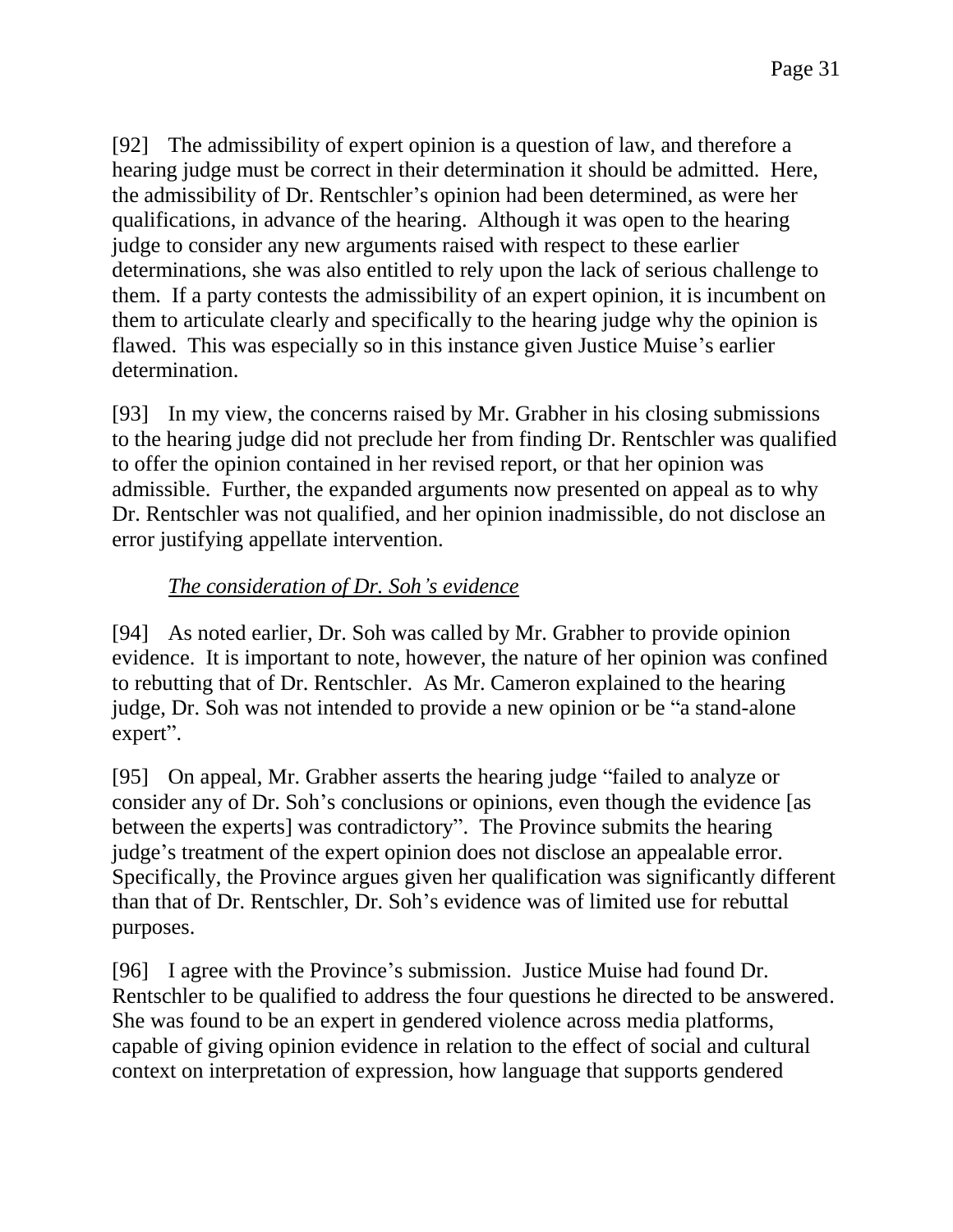violence plays a contributing role in promoting violence against women and the impact of such expression.

[97] Dr. Soh was put forward by Mr. Grabher as an expert in human sexuality, sexual violence and the impact of language/media on potential violent offenders. Although their areas of expertise may overlap, Dr. Rentschler's qualification was significantly broader and permitted her to fully respond to the questions directed by Justice Muise. The same cannot be said of Dr. Soh.

[98] From her reasons, it is apparent the hearing judge was alive to the differing qualifications of each expert. Given the disparity, and the fact Dr. Soh was only intended to rebut Dr. Rentschler's evidence, I am not concerned the hearing judge did not contrast their respective opinions in her reasons. She committed no error in how she dealt with this evidence.

# *Did the hearing judge err in the weight she afforded to the "List"?*

[99] A word of explanation about the "List" is in order. Through the pre-hearing discovery process, Mr. Grabher requested and received from the Province a list of personalized license plates that had been rejected by the Registrar. The List, approximately 67 pages in length, was sent as an enclosure to a letter between counsel.

[100] The List was not made an exhibit to any of the affidavits filed by the parties. At the hearing Mr. Grabher asked that the List be entered into evidence. Over the objection of the Province, the hearing judge permitted its admission. However, in her reasons, she determined little weight could be placed on the List. She wrote:

[134] ... I allowed into evidence, at Mr. Grabher's request, a response to undertakings attaching a list of banned words to a letter of June 11, 2018, even though they were not put in by affidavit evidence. **No one spoke to the words on the list; no one said whether any of them were acronyms and, if so, what they meant. No one gave any evidence as to whether the words were slang**. While the reason for inclusion of many is obvious, others are not. For example, the following appear on the list: "SAMPLE", "GOLD", "GAB", "LOW". No one gave evidence as to whether these words had other than their face value meaning - - are they acronyms? If so, for what? Are they slang? **I cannot guess at the reasoning for all of the words included on the list. I am unable to make any determination as to whether this list represents arbitrary decision making on its face (as Mr. Grabher argues).** I note as well that the current *Regulations* that include the impugned  $s.5(c)(iv)$  came into force in 2005. I have no evidence as to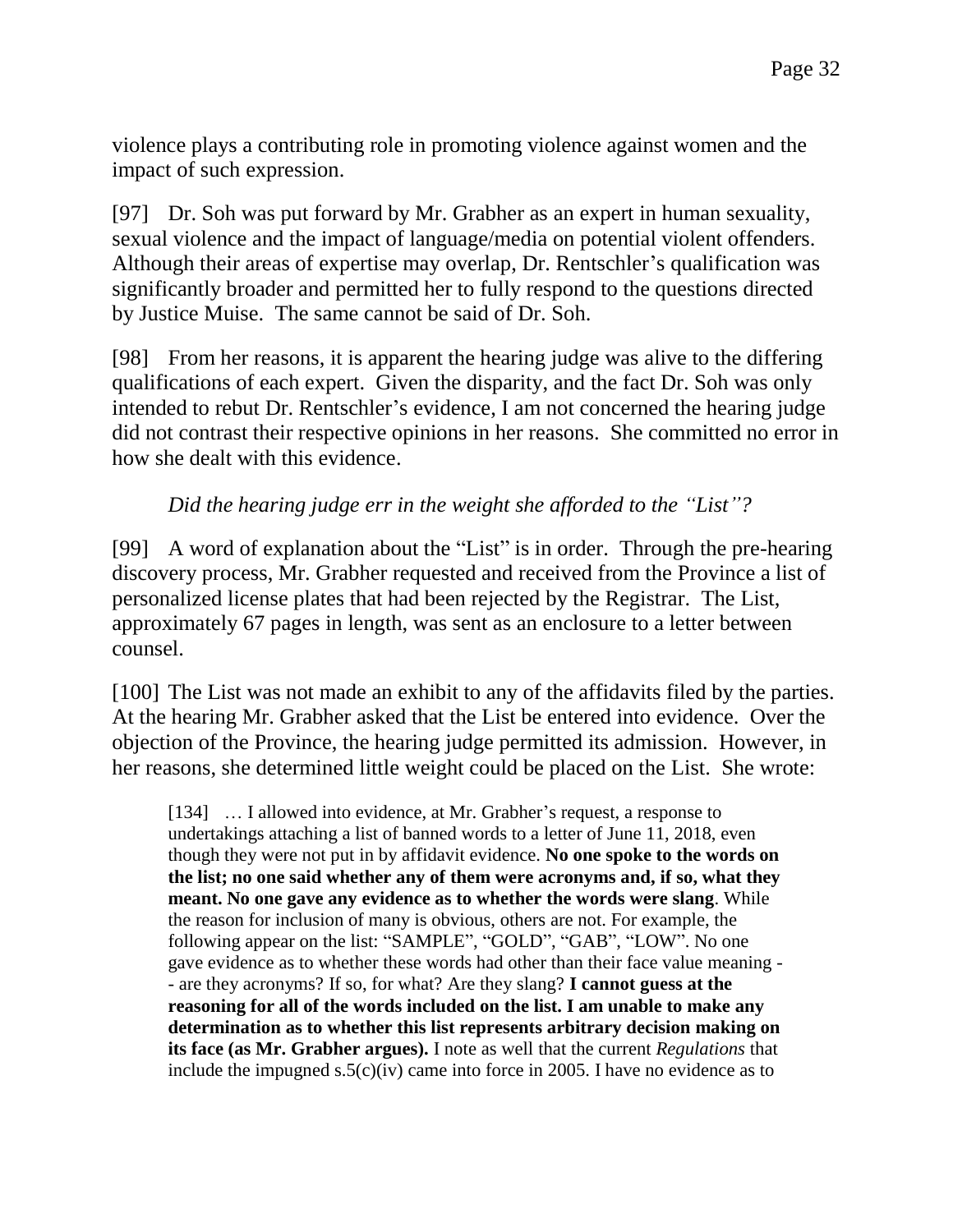whether any of the words on the list were included prior to the Regulation in issue.

[135] Many of the words on the list have noted beside them the word "unavailable". Mr. Hackett, in his Response to Interrogatories, said he thought this meant "already in place". But, as pointed out in Mr. Grabher's submissions, Mr. Hackett must have been in error as there are several words with sexual connotations listed as "unavailable". Mr. Hackett's responses do not provide any assistance with this list. **In short, there was no evidence presented as to why these words and phrases were included on the list. The list was not the subject of sworn evidence or cross-examination. I am left with far too many unanswered questions. In this context, the list is not helpful to my analysis and I give it very little weight**.

### (Emphasis added)

[101] On appeal, Mr. Grabher says the hearing judge "made a palpable and overriding error in failing to adequately consider the list". He does not explain how she erred in the assessment of the weight she afforded to this document.

[102] Absent a demonstrable error, it is not the role of this Court to re-assess and re-weigh the evidence. Having reviewed the record, including the manner in which the List was admitted without supporting evidence, and the hearing judge's concerns outlined above, I see no reason to interfere with her assessment of weight.

*Did the hearing judge err in concluding the GRABHER license plate could be interpreted as promoting sexualized or gendered violence?*

[103] In her reasons, the hearing judge found that without broader context, the license plate GRABHER could be interpreted as encouraging violence against women. On appeal, Mr. Grabher challenges this finding. He explains in his factum:

96. Despite the outright absence of any evidence supporting such a claim, the Learned Justice Jamieson found that the Plate could be interpreted as promoting sexualized violence. Madam Justice Jamieson's misapprehension of the evidence, or lack of evidence, on this point and her finding that "GRABHER" promotes sexualized violence and is potentially harmful to the community was a palpable and overriding error in fact and law.

[104] This complaint can be readily dispensed with. There was evidence before the hearing judge that permitted her to make the above finding, as she clearly outlined in her reasons: